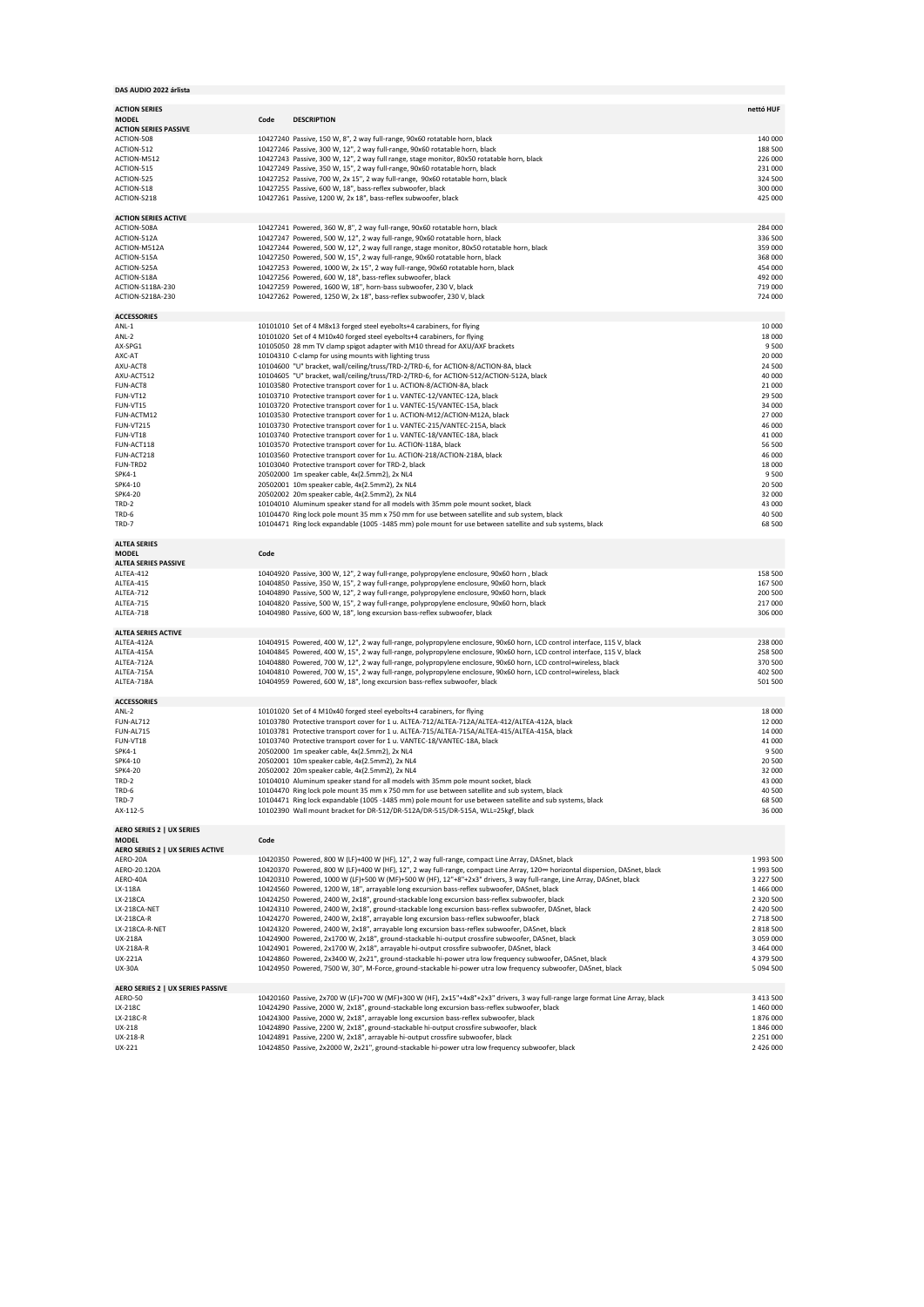| <b>ACCESSORIES</b>        |                                                                                                                          |           |
|---------------------------|--------------------------------------------------------------------------------------------------------------------------|-----------|
| AX-118S20                 | 10102910 Kit to stack AERO-20A (max 4 u.) on LX-118A, black                                                              | 31 500    |
| AX-AE12S2                 | 10102600 Rigging bumper for AERO-12/AERO-12A (max 18 u.), black                                                          | 328 500   |
| AX-AE20                   | 10102820 Rigging bumper for AERO-20A (max 20 u.), black                                                                  | 515 000   |
| AX-AE40S3                 | 10102930 Rigging bumper for AERO-40A (max 20 u.), black                                                                  | 643 500   |
| AX-AE50                   | 10102460 Rigging bumper for AERO-50 (max 20 u.), LX-218C-R/LX-218CA-R (max 16 u.), black                                 | 579 500   |
| AX-LX118S2                | 10102920 Rigging bumper for LX-118A, compatible for AERO-20A only (max 20 u.), black                                     | 515 000   |
| AX-SF2                    | 10102890 Kit to join Sound Force subwoofers (Metal Plate), 5mm, black                                                    | 14 500    |
| <b>AX-UX218</b>           | 10102931 Rigging bumper for UX-218-R/UX-218A-R, black                                                                    | 748 000   |
| AX-COMBO12                | 10102490 Rigging adapter to combine AERO-12/AERO-12A with AERO-50/LX-218C-R/LX-218CA-R (max 8 u.), black                 | 180 500   |
| AX-COMBO2040              | 10102850 Rigging adapter to combine AERO-20A with AERO-40A, black                                                        | 172 000   |
| AXC-AT                    | 10104310 C-clamp for using mounts with lighting truss                                                                    | 20 000    |
| AXC-ZT                    | 10104320 Speaker adaptor (required for TRD-2/TRD-6), black                                                               | 15 500    |
| AXS-40UX                  | 10102932 Kit to stack AERO-40A on top of UX-218-R/UX-218A-R, black                                                       | 109 500   |
| AXS-AE12                  | 10102590 Stacking bracket for AERO-12/AERO-12A (max 4 u. when stacked on any sub), black                                 | 46 500    |
| AXS-AE20                  | 10102840 Stacking bracket for AERO-20A systems on the ground or above subwoofers, black                                  | 64 500    |
| AXS-AE40                  | 10102790 Stacking bracket for AERO-40A systems on the ground or above subwoofers, black                                  | 346 500   |
| FC-4AE12                  | 10116030 Flight Case for AERO-12A (max 4 u.), black                                                                      | 705 500   |
| FUN-TRD2                  | 10103040 Protective transport cover for TRD-2, black                                                                     | 18 000    |
| FUN-2-LX218C              | 10103390 Protective transport cover for 2 u. LX-218C/LX-218CA on PL-218CS, black                                         | 233 000   |
| FUN-2-UX218               | 10103760 Protective transport cover for 2 u. UX-218/UX-218A on PL-UX218S, black                                          | 172 000   |
| FUN-2-UX221               |                                                                                                                          | 193 000   |
|                           | 10103690 Protective transport cover for 2 u. UX-221/UX-221A on PL-221S, black                                            |           |
| FUN-2-UX30                | 10103750 Protective transport cover for 2 u. UX-30A on PL-30S, black                                                     | 169 500   |
| <b>FUN-3-AE40</b>         | 10103630 Protective transport cover for 3 u. AERO-40A on PL-40S, black                                                   | 158 000   |
| FUN-3-LX218C              | 10103600 Protective transport cover for 3 u. LX-218C/LX-218CA on PL-218CS, black                                         | 300 500   |
| FUN-3-UX218               | 10103770 Protective transport cover for 3 u. UX-218/UX-218A on PL-UX218S, black                                          | 224 500   |
| <b>FUN-3-UX218R</b>       | 10103775 Protective transport cover for 3 u. UX-218-R/UX-218A-R on PL-UX218RS, black                                     | 220 500   |
| <b>FUN-4-AE20</b>         | 10103680 Protective transport cover for 4 u. AERO-20A on PL-20S, black                                                   | 153 500   |
| <b>FUN-4-AE40</b>         | 10103620 Protective transport cover for 4 u. AERO-40A on PL-40S, black                                                   | 173 500   |
| FUN-6-AE12A               | 10103310 Protective transport cover for 6 u. AERO-12A on PL-12S, black                                                   | 232 000   |
| FUN-AE40                  | 10103610 Protective transport cover for 1 u. AERO-40A, black                                                             | 62 000    |
| FUN-AE50                  | 10103320 Protective transport cover for 1 u. AERO-50, black                                                              | 69 500    |
| FUN-LX218C                | 10103330 Protective transport cover for 1 u. LX-218C/LX-218CA, black                                                     | 95 500    |
| FUN-LX218CR               | 10103400 Protective transport cover for 1 u. LX-218C-R/LX-218CA-R, black                                                 | 92 500    |
| KIT-R-LX218C              | 10110180 Kit to convert 1 u. LX-218C/LX-218CA into LX-218C-R/LX-218CA-R, black                                           | 203 000   |
| KIT-R-UX218               | 10110220 Kit to convert 1 u. UX-218/UX-218A into UX-218-R/UX-218A-R, black                                               | 405 500   |
| KIT-W100                  | 10104410 Casters kit for LX-218C/LX-218CA/LX-218C-R/LX-218CA-R, black                                                    | 45 500    |
| PICKUP-AX-AE12S2          | 10102630 Additional pick-up bar for two lifting points for AX-AE12S2, black                                              | 156 500   |
| PICKUP-AX-AE20            |                                                                                                                          |           |
|                           | 10102830 Additional pick-up bar for two lifting points for AX-AE20, black                                                | 263 500   |
| PICKUP-AX-AE40S3          | 10102810 Additional pick-up bar for two lifting points for AX-AE40S2/AX-AE40S3, black                                    | 358 000   |
| PICKUP-AX-AE50            | 10102500 Additional pick-up bar for two lifting points for AX-AE50, black                                                | 358 000   |
| PIN-6C                    | 30003600 Lock Pin Ø:6 mm L:15 mm, black                                                                                  | 10 500    |
| PIN-6C-W                  | 30003601 Lock Pin Ø:6 mm L:15 mm, white                                                                                  | 10 500    |
| PIN-6                     | 30002878 Lock Pin Ø:6 mm L:23 mm, black                                                                                  | 10 500    |
| PIN-6-W                   | 30005381 Lock Pin Ø:6 mm L:23 mm, white                                                                                  | 10 500    |
| PIN-8C                    | 30006080 Lock Pin Ø:8 mm L:22 mm, black                                                                                  | 11 000    |
| PIN-8                     | 30002877 Lock Pin Ø:8 mm L:30 mm, black                                                                                  | 11 000    |
| PIN-8-W                   | 30005382 Lock Pin Ø:8 mm L:30 mm, white                                                                                  | 11 000    |
| PIN-10                    | 30005972 Lock Pin Ø:10 mm L:40 mm                                                                                        | 26 000    |
| PIN-12                    | 30004530 Lock Pin Ø:12 mm L:50 mm                                                                                        | 27 000    |
|                           |                                                                                                                          |           |
|                           |                                                                                                                          |           |
| PL-12S                    | 10113070 Steel transport dolly for max 6 u. AERO-12/AERO-12A, black                                                      | 223 000   |
| <b>PL-20S</b>             | 10113200 Steel transport dolly for AERO-20A (max 4 u.), black                                                            | 411 500   |
| PL-118S                   | 10113220 Wooden transport dolly for LX-118A (max 2 u.), black                                                            | 221 500   |
| <b>PL-218CS</b>           | 10113140 Wooden transport dolly for max 3 u. LX-218C/LX-218C-R/LX-218CA/LX-218CA-R, black                                | 204 000   |
| PL-221S                   | 10113210 Steel transport dolly for UX-221/UX-221A (max 3 u.), black                                                      | 728 000   |
| <b>PL-30S</b>             | 10113230 Wooden transport dolly for UX-30A (max 3 u.), black                                                             | 274 000   |
| <b>PL-40S</b>             | 10113150 Steel transport dolly for AERO-40A (max 4 u.), black                                                            | 435 500   |
| PL-LX218C                 | 10113130 Front wooden transport dolly for 1 u. of LX-218C-R/LX-218CA-R (included with every LX-218C-R/LX-218CA-R), black | 204 000   |
| <b>PL-UX218S</b>          | 10113241 Wooden transport dolly for UX-218/UX-218A (max 3 u.), black                                                     | 269 000   |
| PL-UX218RS                | 10113240 Wooden transport dolly for UX-218-R/UX-218A-R (max 3 u.), black                                                 | 269 000   |
| TRD-2                     | 10104010 Aluminum speaker stand for all models with 35mm pole mount socket, black                                        | 43 000    |
|                           |                                                                                                                          |           |
| <b>DASNET ACCESSORIES</b> |                                                                                                                          |           |
| DASNET-MATRIX99           | 20503150 PATCHbay for DASnet Systems, etherCon outputs (data+audio) 9 In/9 Out                                           | 385 000   |
| DASNET-MATRIX99-ETH       | 20503112 PATCHbay for DASnet Systems, etherCon outputs (data+audio) 9 In/9 Out, Ethernet                                 | 443 000   |
| DASNET-PATCH-26           | 20503030 PATCHbay for DASnet Systems etherCon outputs (data+audio) 2 In/6 Out                                            | 180 500   |
| DASNET-PATCH-48           | 20503040 PATCHbay for DASnet Systems, etherCon outputs (data+audio) 4 In/8 Out                                           | 232 500   |
| DASNET-PATCH-PW-9         | 20503155 Power PATCH for DASnet Systems, 9 x powerCON TRUE 1 (black-yellow) output                                       | 204 000   |
| DASNET-PATCH-PWCON-230    | 20503050 Power PATCH for DASnet systems, 6 x NAC3MPB powerCON outputs, 230 V                                             | 88 500    |
| DASNET-RACK-26            | 20503070 Rack 1xDASNET-PATCH-26+1xDASNET-PATCH-PWCON+1xDISTRO-RACKNET                                                    | 1 348 000 |
| DASNET-RACK-48            | 20503080 Rack 1xDASNET-PATCH-48+1xDASNET-PATCH-PWCON+1xDISTRO-RACKNET                                                    | 1 400 000 |
| DASNET-RACK99-230         | 20503110 Rack 1xDASNET-MATRIX99+1xDASNET-PATCH-POWER-9+1xDISTRO-RACKNET-32-9                                             | 1 835 000 |
|                           |                                                                                                                          |           |
| DASNET-RACK99-230-ETH     | 20503111 Rack 1xDASNET-MATRIX99-ETH+1xDASNET-PATCH-POWER-9+1xDISTRO-RACKNET-32-9                                         | 1940 500  |
| DASNET-SPLITTER           | 20503060 DASnet Splitter 1 In/3 Out for Audio+Data+Power, powerCON NAC3MPB                                               | 84 500    |
| DASNET-SPLITTER-TR1       | 20503100 DASnet Splitter 1 In/3 Out for Audio+Data+Power, powerCON TRUE 1                                                | 98 500    |
| DISTRO-RACKNET            | 30008273 19" 32A Power Distro+6 Shucko 16A                                                                               | 656 500   |
| DISTRO-RACKNET-32-9       | 30006677 19" 32A Power Distro+9 Shucko 16A                                                                               | 656 500   |
| RACK-10                   | 30005363 Rack DAS Touring 10U                                                                                            | 387 500   |
| <b>USB-485</b>            | 20502310 KK Systems USB to RS-485 converter                                                                              | 107 000   |
|                           |                                                                                                                          |           |
| <b>CABLES</b>             |                                                                                                                          |           |
| EC-09                     | 20502110 0.9m CAT5e etherCON (data+audio) DASnet cable                                                                   | 21 500    |
| $EC-2$                    | 20502120 2m CAT5e etherCON (data+audio) DASnet cable                                                                     | 23 000    |
| EC-20                     | 20502130 20m CAT7 etherCON (data+audio) DASnet cable                                                                     | 183 500   |
| ECP-3                     | 20502060 3m Hybrid CAT7 etherCON (data+audio)+powerCON, DASnet cable                                                     | 78 000    |
| <b>ECP-20</b>             | 20502080 20m Hybrid CAT7 etherCON (data+audio)+powerCON, DASnet cable                                                    | 216 500   |
| <b>ECP-30</b>             | 20502070 30m Hybrid CAT7 etherCON (data+audio)+powerCON, DASnet cable                                                    | 288 500   |
| ECPK-1                    | 20502090 1m Hybrid CAT7 etherCON (data+audio)+powerCON TRUE 1, DASnet cable                                              | 51 000    |
| ECPK-5                    | 20502100 5m Hybrid CAT7 etherCON (data+audio)+powerCON TRUE 1, DASnet cable                                              | 91 500    |
| ECPK-20                   | 20502180 20m Hybrid CAT7 etherCON (data+audio)+powerCON TRUE 1, DASnet cable                                             | 221 500   |
| <b>PLINK1-09</b>          | 20502150 0.9m powerCON TRUE1 cable                                                                                       | 13 000    |
| $SC-05$                   | 20501010 0.5m XLR microphone signal balanced cable                                                                       | 10 500    |
| $SC-1$                    | 20501020 1m XLR microphone signal balanced cable                                                                         | 11 000    |
| $SC-2$                    | 20501030 2m XLR microphone signal balanced cable                                                                         | 11 500    |
| $SC-5$                    | 20501040 5m XLR microphone signal balanced cable                                                                         | 13 000    |
| $SC-10$                   | 20501050 10m XLR microphone signal balanced cable                                                                        | 18 000    |
| <b>SPK8-1</b>             |                                                                                                                          | 27 000    |
| <b>SPK8-20</b>            | 20502010 1m speaker cable, 8x(2.5mm2), 2x NL8<br>20502020 20m speaker cable, 8x(2.5mm2), 2x NL8                          | 121 500   |
| <b>SPK8-25</b>            | 20502030 25m speaker cable, 8x(2.5mm2), 2x NL8                                                                           | 143 500   |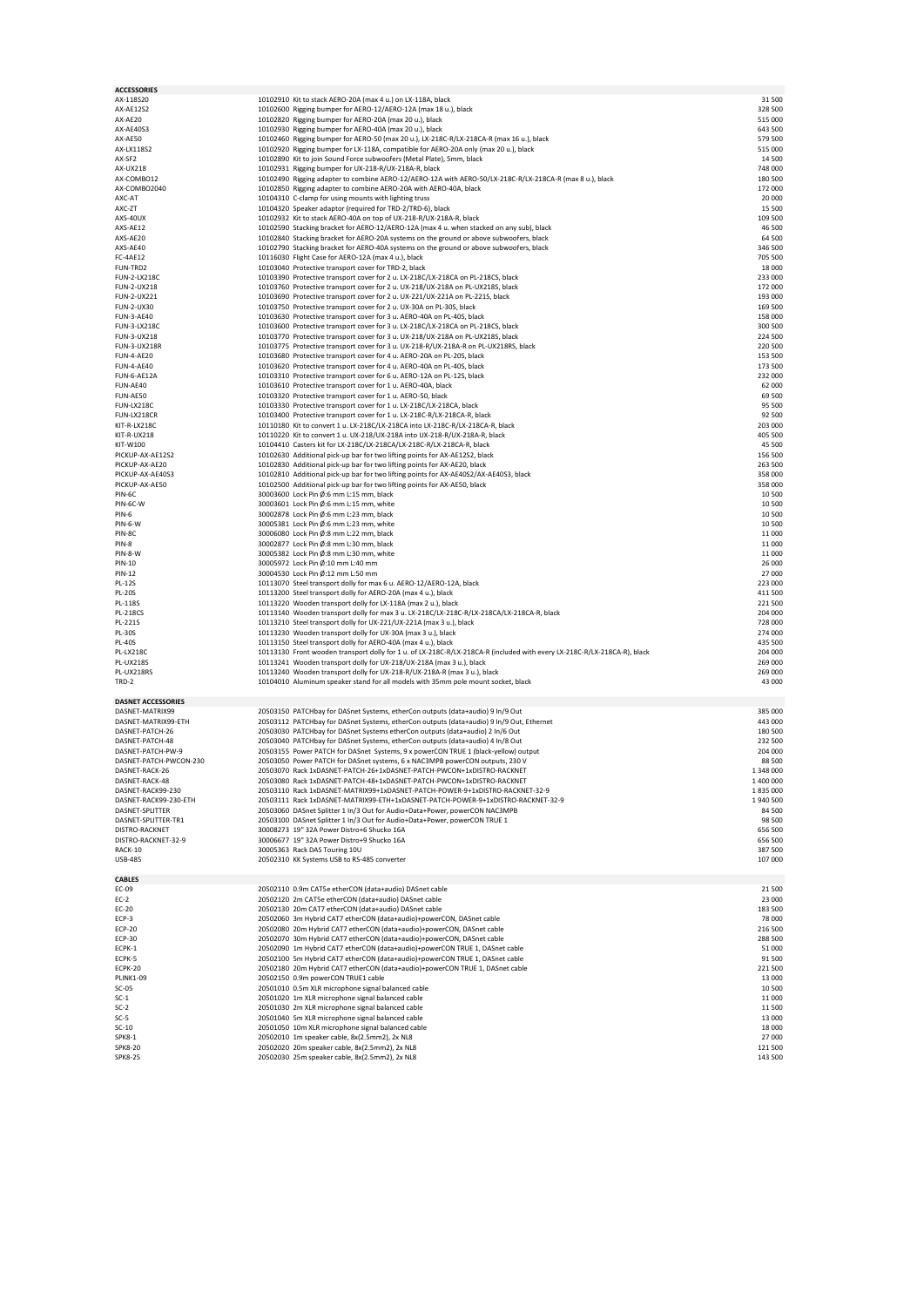| <b>ARCO SERIES</b><br><b>MODEL</b> | Code                                                                                                                                                                                                    |                                          |
|------------------------------------|---------------------------------------------------------------------------------------------------------------------------------------------------------------------------------------------------------|------------------------------------------|
| ARCO-4-T                           | 10404510 Passive, 50 W, 4", 2 way full-range, ABS enclosure, 70 V/100 V line transformer, black                                                                                                         | 46 000                                   |
| ARCO-4-TW                          | 10404530 Passive, 50 W, 4", 2 way full-range, ABS enclosure, 70 V/100 V line transformer, white                                                                                                         | 46 000                                   |
| ARCO-24-T                          | 10404560 Passive, 100 W, 2x4", 2 way full-range, ABS enclosure, 70 V/100 V line transformer, black                                                                                                      | 64 000                                   |
| ARCO-24-TW                         | 10404570 Passive, 100 W, 2x4", 2 way full-range, ABS enclosure, 70 V/100 V line transformer, white                                                                                                      | 64 000                                   |
| ARCO-12SUB                         | 10404640 Passive, 2x170 W, Dual Voice Coil 12" mountable subwoofer, MDF enclosure, black                                                                                                                | 162 000                                  |
|                                    |                                                                                                                                                                                                         |                                          |
| <b>ACCESSORIES</b>                 |                                                                                                                                                                                                         |                                          |
| AX-SPG1                            | 10105050 28 mm TV clamp spigot adapter with M10 thread for AXU/AXF brackets                                                                                                                             | 9500                                     |
| AXA-AC<br>AXA-AC-W                 | 10104370 Vertical/Horizontal joining plates for 2 cabinets of ARCO-4-T/ARCO-24-T, black                                                                                                                 | 9000<br>9 0 0 0                          |
| AXU-AC4                            | 10104380 Vertical/Horizontal joining plates for 2 cabinets of ARCO-4-TW/ARCO-24-TW, white<br>10104330 "U" bracket, wall/ceiling/truss/TRD-2/TRD-6, for ARCO-4-T, black                                  | 13 000                                   |
| AXU-AC4-W                          | 10104340 "U" bracket, wall/ceiling/truss/TRD-2/TRD-6, for ARCO-4-TW, white                                                                                                                              | 13 000                                   |
| AXU-AC24                           | 10104350 "U" bracket, wall/ceiling/truss/TRD-2/TRD-6, for ARCO-24-T, black                                                                                                                              | 14 000                                   |
| AXU-AC24-W                         | 10104360 "U" bracket, wall/ceiling/truss/TRD-2/TRD-6, for ARCO-24-TW, white                                                                                                                             | 14 000                                   |
| KIT-IP-ARCO                        | 10404660 IP54 kit for Arco-4T/24T, black                                                                                                                                                                | 4500                                     |
| KIT-IP-ARCO-W                      | 10404670 IP54 kit for Arco-4TW/24TW, white                                                                                                                                                              | 4500                                     |
|                                    |                                                                                                                                                                                                         |                                          |
| <b>ARTEC 300 SERIES</b>            |                                                                                                                                                                                                         |                                          |
| <b>MODEL</b>                       | Code                                                                                                                                                                                                    | 164 500                                  |
| ARTEC-306<br>ARTEC-306-W           | 10423800 Passive, 100 W, 6", 2 way full-range, 90x60 rotatable horn, black<br>10423851 Passive, 100 W, 6", 2 way full-range, 90x60 rotatable horn, white                                                | 164 500                                  |
| ARTEC-306-T                        | 10423846 Passive, 100 W, 6", 2 way full-range, 90x60 rotatable horn, 70 V/100 V line transformer, black                                                                                                 | 183 000                                  |
| ARTEC-306-TW                       | 10423862 Passive, 100 W, 6", 2 way full-range, 90x60 rotatable horn, 70 V/100 V line transformer, white                                                                                                 | 183 000                                  |
| ARTEC-326                          | 10423804 Passive, 200 W, 2x6", 2 way full-range, 90x60 rotatable horn, black                                                                                                                            | 216 000                                  |
| ARTEC-326-W                        | 10423852 Passive, 200 W, 2x6", 2 way full-range, 90x60 rotatable horn, white                                                                                                                            | 216 000                                  |
| ARTEC-326-T                        | 10423847 Passive, 200 W, 2x6", 2 way full-range, 90x60 rotatable horn, 70 V/100 V line transformer, black                                                                                               | 234 500                                  |
| ARTEC-326-TW                       | 10423863 Passive, 200 W, 2x6", 2 way full-range, 90x60 rotatable horn, 70 V/100 V line transformer, white                                                                                               | 234 500                                  |
| ARTEC-308                          | 10423808 Passive, 150 W, 8", 2 way full-range, 90x60 rotatable horn, black                                                                                                                              | 183 000                                  |
| ARTEC-308-W                        | 10423853 Passive, 150 W, 8", 2 way full-range, 90x60 rotatable horn, white                                                                                                                              | 183 000                                  |
| ARTEC-308-T                        | 10423848 Passive, 150 W, 8", 2 way full-range, 90x60 rotatable horn, 70 V/100 V line transformer, black                                                                                                 | 200 000                                  |
| ARTEC-308-TW                       | 10423864 Passive, 150 W, 8", 2 way full-range, 90x60 rotatable horn, 70 V/100 V line transformer, white                                                                                                 | 200 000                                  |
| ARTEC-310.64                       | 10423813 Passive, 250 W, 10", 2 way full-range, 60x40 rotatable horn, black                                                                                                                             | 239 000                                  |
| ARTEC-310.64-W<br>ARTEC-310.64-T   | 10423855 Passive, 250 W, 10", 2 way full-range, 60x40 rotatable horn, white<br>10423850 Passive, 250 W, 10", 2 way full-range, 60x40 rotatable horn, 70 V/100 V line transformer, black                 | 239 000<br>255 000                       |
| ARTEC-310.64-TW                    | 10423866 Passive, 250 W, 10", 2 way full-range, 60x40 rotatable horn, 70 V/100 V line transformer, white                                                                                                | 255 000                                  |
| ARTEC-310.96                       | 10423812 Passive, 250 W, 10", 2 way full-range, 90x60 rotatable horn, black                                                                                                                             | 239 000                                  |
| ARTEC-310.96-W                     | 10423854 Passive, 250 W, 10", 2 way full-range, 90x60 rotatable horn, white                                                                                                                             | 239 000                                  |
| ARTEC-310.96-T                     | 10423849 Passive, 250 W, 10", 2 way full-range, 90x60 rotatable horn, 70 V/100 V line transformer, black                                                                                                | 255 000                                  |
| ARTEC-310.96-TW                    | 10423865 Passive, 250 W, 10", 2 way full-range, 90x60 rotatable horn, 70 V/100 V line transformer, white                                                                                                | 255 000                                  |
| ARTEC-312.64                       | 10423821 Passive, 300 W, 12", 2 way full-range, 60x40 rotatable horn, black                                                                                                                             | 276 500                                  |
| ARTEC-312.64-W                     | 10423857 Passive, 300 W, 12", 2 way full-range, 60x40 rotatable horn, white                                                                                                                             | 276 500                                  |
| ARTEC-312.96                       | 10423820 Passive, 300 W, 12", 2 way full-range, 90x60 rotatable horn, black                                                                                                                             | 276 500                                  |
| ARTEC-312.96-W<br>ARTEC-315.64     | 10423856 Passive, 300 W, 12", 2 way full-range, 90x60 rotatable horn, white<br>10423829 Passive, 350 W, 15", 2 way full-range, 60x40 rotatable horn, black                                              | 276 500<br>326 000                       |
| ARTEC-315.64-W                     | 10423859 Passive, 350 W, 15", 2 way full-range, 60x40 rotatable horn, white                                                                                                                             | 326 000                                  |
| ARTEC-315.96                       | 10423828 Passive, 350 W, 15", 2 way full-range, 90x60 rotatable horn, black                                                                                                                             | 326 000                                  |
| ARTEC-315.96-W                     | 10423858 Passive, 350 W, 15", 2 way full-range, 90x60 rotatable horn, white                                                                                                                             | 326 000                                  |
| ARTEC-320                          | 10423845 Passive, 500 W, 2x10", 2 way full-range, installation Line Array, black                                                                                                                        | 584 000                                  |
| ARTEC-320-W                        | 10423861 Passive, 500 W, 2x10", 2 way full-range, installation Line Array, white                                                                                                                        | 584 000                                  |
| ARTEC-322S                         | 10423838 Passive, 800 W, 2x12", compact arrayable band-pass subwoofer, black                                                                                                                            | 381 000                                  |
| ARTEC-322S-W                       | 10423860 Passive, 800 W, 2x12", compact arrayable band-pass subwoofer, white                                                                                                                            | 381 000                                  |
|                                    |                                                                                                                                                                                                         |                                          |
| <b>ACCESSORIES</b><br>ANL-2        | 10101020 Set of 4 M10x40 forged steel eyebolts+4 carabiners, for flying                                                                                                                                 | 18 000                                   |
| AX-AR3                             | 10102980 Rigging bumper for ARTEC-320/ARTEC-322S, black                                                                                                                                                 | 55 500                                   |
| AX-AR3-W                           | 10102990 Rigging bumper for ARTEC-320-W/ARTEC-322S-W, white                                                                                                                                             | 55 500                                   |
| AX-SPG1                            | 10105050 28 mm TV clamp spigot adapter with M10 thread for AXU/AXF brackets                                                                                                                             | 9500                                     |
| AXC-AT                             | 10104310 C-clamp for using mounts with lighting truss                                                                                                                                                   | 20 000                                   |
| AXF-AR508                          | 10104800 Fast adjustable ceiling/truss mount bracket for ARTEC-308/ARTEC-508/ARTEC-508A, black                                                                                                          | 39 000                                   |
| AXF-AR508-W                        | 10104820 Fast adjustable ceiling/truss mount bracket for ARTEC-308-W/ARTEC-508-W/ARTEC-508A-W, white                                                                                                    | 39 000                                   |
| AXF-AR510                          | 10104810 Fast adjustable ceiling/truss mount bracket for ARTEC-310.96/ARTEC-310.64/ARTEC-510/ARTEC-510A/SF-10, black                                                                                    | 43 000                                   |
| AXF-AR510-W                        | 10104830 Fast adjustable ceiling/truss mount bracket for ARTEC-310.96-W/ARTEC-310.64-W/ARTEC-510-W/ARTEC-510A-W/SF-10, white                                                                            | 43 000                                   |
| AXR-AR5                            | 10104870 Adjustable flying mount for ARTEC-500/ARTEC-300, black                                                                                                                                         | 44 000                                   |
| AXR-AR5-W<br>AXU-AR312             | 10104880 Adjustable flying mount for ARTEC-500/ARTEC-300, white<br>10105090 "U" bracket, wall/ceiling/truss/TRD-2/TRD-6, for ARTEC-312.96/ARTEC-312.64, black                                           | 44 000<br>32 500                         |
| AXU-AR312-W                        | 10105100 "U" bracket, wall/ceiling/truss/TRD-2/TRD-6, for ARTEC-312.96-W/ARTEC-312.64-W, white                                                                                                          | 32 500                                   |
| AXU-AR315                          | 10105110 "U" bracket, wall/ceiling/truss/TRD-2/TRD-6, for ARTEC-315.96/ARTEC-315.64, black                                                                                                              | 33 500                                   |
| AXU-AR315-W                        | 10105120 "U" bracket, wall/ceiling/truss/TRD-2/TRD-6, for ARTEC-315.96-W/ARTEC-315.64-W, white                                                                                                          | 33 500                                   |
| AXW-3                              | 10104850 Wall mount bracket and safety cable for various models, WLL=16kgf, black                                                                                                                       | 43 500                                   |
| AXW-3-W                            | 10104860 Wall mount bracket and safety cable for various models, WLL=16kgf, white                                                                                                                       | 43 500                                   |
| JP-320                             | 10102960 Joining plate for array assembling ARTEC-320/ARTEC-322S (Included with ARTEC-320), black                                                                                                       | 21 500                                   |
| JP-320-W<br>UFB                    | 10102970 Joining plate for array assembling ARTEC-320-W/ARTEC-322S-W (Included with ARTEC-320-W), white<br>10105040 Ring lock pole mount 35 mm x 750 mm for use between satellite and sub system, black | 21 500<br>141 000                        |
|                                    |                                                                                                                                                                                                         |                                          |
| <b>ARTEC 500 SERIES</b>            |                                                                                                                                                                                                         |                                          |
| <b>MODEL</b>                       | Code                                                                                                                                                                                                    |                                          |
| ARTEC 500 SERIES PASSIVE           |                                                                                                                                                                                                         |                                          |
| ARTEC-506                          | 10423170 Passive, 200 W, 6", 2 way full-range, 80x80 horn, black                                                                                                                                        | 214 000                                  |
| ARTEC-526                          | 10423180 Passive, 400 W, 2x6", 2 way full-range, 80x80 horn, black                                                                                                                                      | 303 000                                  |
| ARTEC-508                          | 10423190 Passive, 300 W, 8", 2 way full-range, 80x80 horn, black                                                                                                                                        | 214 000                                  |
| ARTEC-510                          | 10423200 Passive, 400 W, 10", 2 way full-range, 110x50 rotatable horn, black                                                                                                                            | 307 500                                  |
| ARTEC-S15                          | 10423700 Passive, 800 W, 15", band-pass subwoofer, black                                                                                                                                                | 371 000                                  |
| <b>ARTEC 500 SERIES ACTIVE</b>     |                                                                                                                                                                                                         |                                          |
| ARTEC-506A-115                     | 10423370 Powered, 500 W, 6", 2 way full-range, 80x80 horn, 115 V, black                                                                                                                                 | 429 000                                  |
| ARTEC-506A-230                     | 10423330 Powered, 500 W, 6", 2 way full-range, 80x80 horn, 230 V, black                                                                                                                                 | 429 000                                  |
| ARTEC-526A-115                     | 10423380 Powered, 500 W, 2x6", 2 way full-range, 80x80 horn, 115 V, black                                                                                                                               | 505 000                                  |
| ARTEC-526A-230                     | 10423340 Powered, 500 W, 2x6", 2 way full-range, 80x80 horn, 230 V, black                                                                                                                               | 505 000                                  |
| ARTEC-508A-115                     | 10423390 Powered, 500 W, 8", 2 way full-range, 80x80 horn, 115 V , black                                                                                                                                | 429 000                                  |
| ARTEC-508A-230                     | 10423350 Powered, 500 W, 8", 2 way full-range, 80x80 horn, 230 V, black                                                                                                                                 | 429 000                                  |
| ARTEC-510A-115                     |                                                                                                                                                                                                         |                                          |
|                                    | 10423400 Powered, 500 W, 10", 2 way full-range, 110x50 rotatable horn, 115 V, black                                                                                                                     |                                          |
| ARTEC-510A-230                     | 10423360 Powered, 500 W, 10", 2 way full-range, 110x50 rotatable horn, 230 V, black                                                                                                                     |                                          |
| ARTEC-S15A-115<br>ARTEC-S15A-230   | 10423720 Powered, 1000 W, 15", band-pass subwoofer, 115 V, black<br>10423710 Powered, 1000 W, 15", band-pass subwoofer, 230 V, black                                                                    | 542 500<br>542 500<br>815 000<br>815 000 |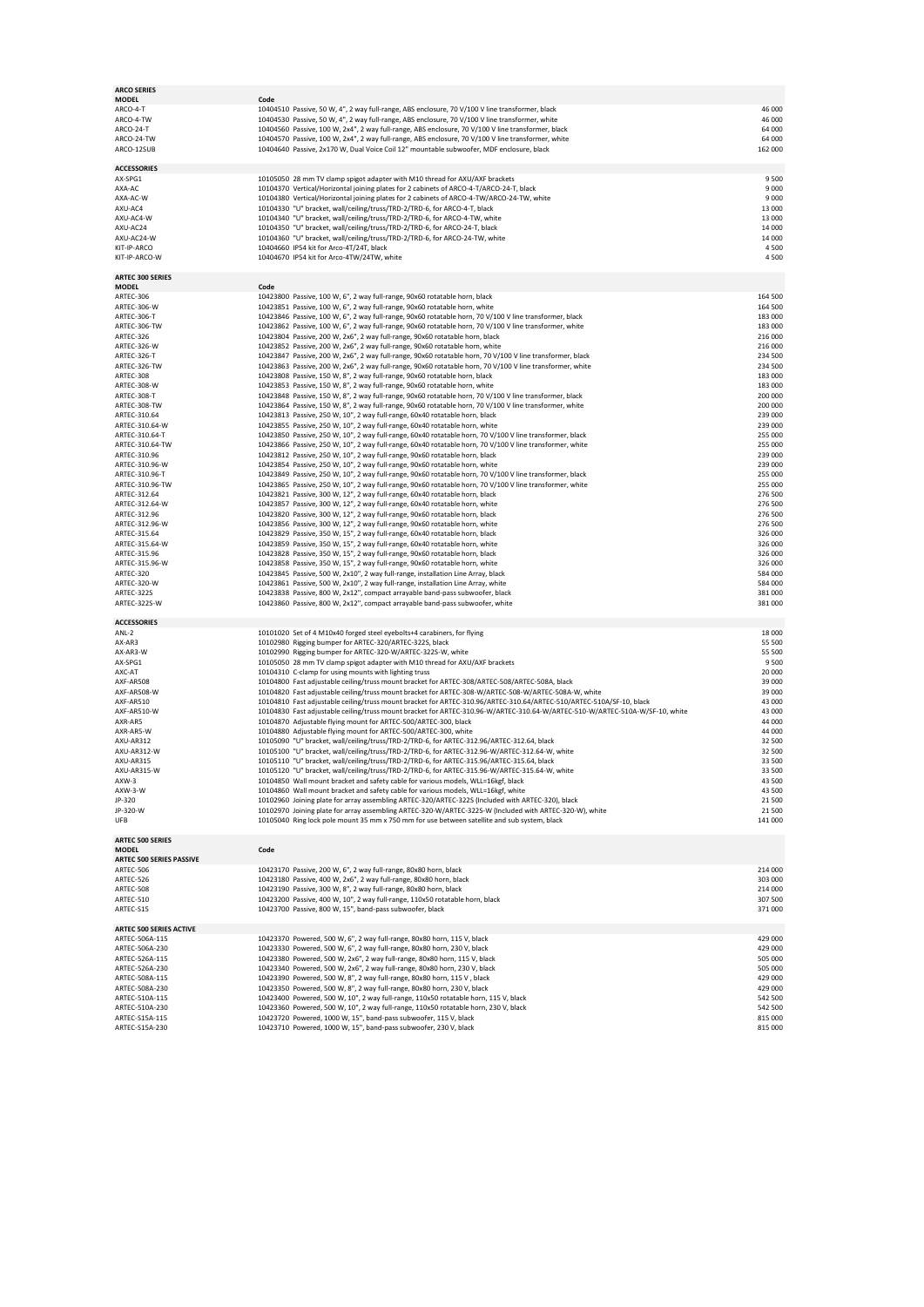| <b>ACCESSORIES</b>                    |                                                                                                                                                                                                                                                          |                             |
|---------------------------------------|----------------------------------------------------------------------------------------------------------------------------------------------------------------------------------------------------------------------------------------------------------|-----------------------------|
| ANL-2<br>AX-SPG1<br>AX-SPG2           | 10101020 Set of 4 M10x40 forged steel eyebolts+4 carabiners, for flying<br>10105050 28 mm TV clamp spigot adapter with M10 thread for AXU/AXF brackets<br>10105060 28 mm TV clamp spigot adapter with groove and pin for AXR-AR5 mount                   | 18 000<br>9500<br>27 500    |
| AXC-ZT                                | 10104320 Speaker adaptor (required for TRD-2/TRD-6), black                                                                                                                                                                                               | 15 500                      |
| AXF-AR508                             | 10104800 Fast adjustable ceiling/truss mount bracket for ARTEC-308/ARTEC-508/ARTEC-508A, black                                                                                                                                                           | 39 000                      |
| AXF-AR510                             | 10104810 Fast adjustable ceiling/truss mount bracket for ARTEC-310.96/ARTEC-310.64/ARTEC-510/ARTEC-510A/SF-10, black                                                                                                                                     | 43 000                      |
| AXR-AR5                               | 10104870 Adjustable flying mount for ARTEC-500/ARTEC-300, black<br>10104500 "U" bracket, wall/ceiling/truss/TRD-2/TRD-6, for ARTEC-506/ARTEC-506A, black                                                                                                 | 44 000                      |
| AXU-AR506<br>AXU-AR526                | 10104520 "U" bracket, wall/ceiling/truss/TRD-2/TRD-6, for ARTEC-526/ARTEC-526A/SF-26, black                                                                                                                                                              | 26 000<br>27 500            |
| AXU-AR508                             | 10104510 "U" bracket, wall/ceiling/truss/TRD-2/TRD-6, for ARTEC-508/ARTEC-508A, black                                                                                                                                                                    | 27 500                      |
| AXU-AR510                             | 10104530 "U" bracket, wall/ceiling/truss/TRD-2/TRD-6, for ARTEC-510/ARTEC-510A/SF-10, black                                                                                                                                                              | 30 000                      |
| AXW-1                                 | 10104140 Wall mount bracket and safety cable for various models, WLL=12kgf, black                                                                                                                                                                        | 20 500                      |
| AXW-3                                 | 10104850 Wall mount bracket and safety cable for various models, WLL=16kgf, black                                                                                                                                                                        | 43 500                      |
| AXW-3-W                               | 10104860 Wall mount bracket and safety cable for various models, WLL=16kgf, white                                                                                                                                                                        | 43 500                      |
| FUN-TRD2                              | 10103040 Protective transport cover for TRD-2, black                                                                                                                                                                                                     | 18 000                      |
| TRD-2<br>TRD-6                        | 10104010 Aluminum speaker stand for all models with 35mm pole mount socket, black<br>10104470 Ring lock pole mount 35 mm x 750 mm for use between satellite and sub system, black                                                                        | 43 000<br>40 500            |
| TRD-7                                 | 10104471 Ring lock expandable (1005 -1485 mm) pole mount for use between satellite and sub systems, black                                                                                                                                                | 68 500                      |
|                                       |                                                                                                                                                                                                                                                          |                             |
| <b>CEILING SERIES</b><br><b>MODEL</b> | Code                                                                                                                                                                                                                                                     |                             |
| $CL-5$                                | 10213010 20 W, 5.25" dual cone passive full-range ceiling speaker, 8 ohm, white                                                                                                                                                                          | 17500                       |
| $CL-5-T$                              | 10213020 6 W, 5.25" dual cone passive full-range ceiling speaker, 70 V/100 V line transformer, white                                                                                                                                                     | 19 500                      |
| $CL-6$                                | 10213030 40 W, 6.5" two-way passive full-range ceiling speaker, 8 ohm, white                                                                                                                                                                             | 22 000                      |
| $CL-6-T$<br>$CL-6-TB$                 | 10213050 15 W, 6.5" two-way passive full-range ceiling speaker, 70 V/100 V line transformer, white<br>10213070 15 W, 6.5" two-way passive full-range ceiling speaker, 70 V/100 V line transformer, w/ Backcan, white                                     | 24 000<br>36 000            |
| $CL-8$                                | 10213040 60 W, 8" two-way passive full-range ceiling speaker, 8 ohm, white                                                                                                                                                                               | 25 500                      |
| $CL-8-T$                              | 10213060 30 W, 8" two-way passive full-range ceiling speaker, 70 V/100 V line transformer, white                                                                                                                                                         | 27500                       |
| <b>ELEVEN SOUND</b>                   |                                                                                                                                                                                                                                                          |                             |
| <b>MODEL</b>                          | Code                                                                                                                                                                                                                                                     |                             |
| ES-26                                 | 10433175 Passive, 400 W, 2x6", 2 way full-range, 80x80 horn.<br>10433176 Passive, 1600W, 10", 2 way full-range, point source, 110x50 horn                                                                                                                | 397 500<br>405 500          |
| ES-10<br>ES-112                       | 10433178 Passive, 2000W, 3 way Point source, 90x50 horn                                                                                                                                                                                                  | 2 580 000                   |
| ES-212.64-CX                          | 10433183 Passive, 800 W,2x 12", 2 way full-range, bi-amped or passive, long throw, 60x40 rotatable horn, CX, black                                                                                                                                       | 1 5 1 5 5 0 0               |
| ES-212.95-CX                          | 10433184 Passive, 800 W,2x 12", 2 way full-range, bi-amped or passive long throw, 90x50 rotatable horn, CX, black                                                                                                                                        | 1515500                     |
| ES-158                                | 10433177 Passive, 2800W, 3-way full range, point source system, 40x30                                                                                                                                                                                    | 1 205 000                   |
| ES-212                                | 10433180 Passive, 800 W, 2x12", compact arrayable band-pass subwoofer, black                                                                                                                                                                             | 494 000                     |
| ES-215<br>FS-218                      | 10433179 Passive, 1400 W, 2x15", band-pass subwoofer bass-mid.                                                                                                                                                                                           | 1 093 500<br>2 246 500      |
| ES-221                                | 10433182 Passive, 2200 W, 2x18", ground-stackable hi-output crossfire subwoofer, black<br>10433181 Passive, 2x2000 W, 2x21", ground-stackable hi-power utra low frequency subwoofer.                                                                     | 2 826 000                   |
|                                       |                                                                                                                                                                                                                                                          |                             |
| <b>ACCESSORIES</b><br>$ANL-2$         | 10101020 Set of 4 M10x40 forged steel eyebolts+4 carabiners, for flying                                                                                                                                                                                  | 18 000                      |
| AX-SF1                                | 10102880 Kit to join Sound Force cabinets (Metal Angle), black                                                                                                                                                                                           | 20 000                      |
| AX-SF2                                | 10102890 Kit to join Sound Force subwoofers (Metal Plate), 5mm, black                                                                                                                                                                                    | 14 500                      |
| AX-SF3                                | 10102940 Joining plate kit to fly Sound Force models, (Metal Plate), 10mm, black                                                                                                                                                                         | 48 000                      |
| AX-SF112VA                            | 10102870 Kit to stack 1 u. of SF-112 on top of 2 u. of SF-215 (Metal Base+Right & Left Angles), black                                                                                                                                                    | 108 000                     |
| AX-SF2158                             | 10102901 Joining plate for SF-158, black<br>10102900 Kit to stack 2 u. SF-215 on top of subwoofers (Metal Base), black                                                                                                                                   | 34 500<br>26 500            |
| AX-SF2215<br>AXB-SF30                 | 10102950 Stacking platform for fixing SF-30A to the ground, black                                                                                                                                                                                        | 100 500                     |
| AXF-AR510                             | 10104810 Fast adjustable ceiling/truss mount bracket for ARTEC-310.96/ARTEC-310.64/ARTEC-510/ARTEC-510A/SF-10, black                                                                                                                                     | 43 000                      |
| AXR-AR5                               | 10104870 Adjustable flying mount for ARTEC-500/ARTEC-300, black                                                                                                                                                                                          | 44 000                      |
| AXR-AR5-W                             | 10104880 Adjustable flying mount for ARTEC-500/ARTEC-300, white                                                                                                                                                                                          | 44 000                      |
| AXU-AR526                             | 10104520 "U" bracket, wall/ceiling/truss/TRD-2/TRD-6, for ARTEC-526/ARTEC-526A/SF-26, black                                                                                                                                                              | 27 500                      |
| AXU-AR510<br>AXW-1                    | 10104530 "U" bracket, wall/ceiling/truss/TRD-2/TRD-6, for ARTEC-510/ARTEC-510A/SF-10, black<br>10104140 Wall mount bracket and safety cable for various models, WLL=12kgf, black                                                                         | 30 000<br>20 500            |
| AXW-3                                 | 10104850 Wall mount bracket and safety cable for various models, WLL=16kgf, black                                                                                                                                                                        | 43 500                      |
| AXW-3-W                               | 10104860 Wall mount bracket and safety cable for various models, WLL=16kgf, white                                                                                                                                                                        | 43 500                      |
| <b>ELEVEN SOUND DSP</b>               |                                                                                                                                                                                                                                                          |                             |
| iO-48                                 | 11106110 4 In/8 Out fully configurable DSP via ethernet/WIFI, 16 full bandwidth parametric band EQ on each channel, 11-NET control                                                                                                                       | 1 149 500                   |
| $WP-1$                                | 11106120 Wall remote control panel over IP to manage iO-48 processors                                                                                                                                                                                    | 198 500                     |
| <b>LOUDSPEAKERS CABLES</b>            |                                                                                                                                                                                                                                                          |                             |
| $SC-05$                               | 20501010 0.5m XLR microphone signal balanced cable                                                                                                                                                                                                       | 10 500                      |
| $SC-1$                                | 20501020 1m XLR microphone signal balanced cable                                                                                                                                                                                                         | 11 000                      |
| $SC-2$<br>$SC-5$                      | 20501030 2m XLR microphone signal balanced cable<br>20501040 5m XLR microphone signal balanced cable                                                                                                                                                     | 11 500<br>13 000            |
| $SC-10$                               | 20501050 10m XLR microphone signal balanced cable                                                                                                                                                                                                        | 18 000                      |
| SPK4-1                                | 20502000 1m speaker cable, 4x(2.5mm2), 2x NL4                                                                                                                                                                                                            | 9500                        |
| SPK4-10                               | 20502001 10m speaker cable, 4x(2.5mm2), 2x NL4                                                                                                                                                                                                           | 20 500                      |
| SPK4-20<br>SPK8-1                     | 20502002 20m speaker cable, 4x(2.5mm2), 2x NL4<br>20502010 1m speaker cable, 8x(2.5mm2), 2x NL8                                                                                                                                                          | 32 000<br>27 000            |
| <b>SPK8-20</b>                        | 20502020 20m speaker cable, 8x(2.5mm2), 2x NL8                                                                                                                                                                                                           | 121 500                     |
| <b>SPK8-25</b>                        | 20502030 25m speaker cable, 8x(2.5mm2), 2x NL8                                                                                                                                                                                                           | 143 500                     |
| <b>EN54-24</b>                        |                                                                                                                                                                                                                                                          |                             |
| <b>MODEL</b>                          | Code                                                                                                                                                                                                                                                     |                             |
| AERO-12                               | 10420220 Passive, 250 W, 12", 2 way full-range, compact Line Array, IP33, black                                                                                                                                                                          | 1 409 000                   |
| <b>WR-8826CX</b>                      | 10428010 Passive, 200 W, 2x6", 2 way full-range, 80x80 horn, CX, IP56, black                                                                                                                                                                             | 295 500                     |
| WR-8826DX<br>WR-8826DXG               | 10428020 Passive, 200 W, 2x6", 2 way full-range, 80x80 horn, DX, IP56, black<br>10428100 Passive, 200 W, 2x6", 2 way full-range, 80x80 horn, DX, IP56, grey                                                                                              | 400 500<br>400 500          |
| <b>WR-6412CX</b>                      | 10428050 Passive, 300 W, 12", 2 way full-range, 60x40 rotatable horn, CX, IP54, black                                                                                                                                                                    | 537 000                     |
| WR-6412DX                             | 10428060 Passive, 300 W, 12", 2 way full-range, 60x40 rotatable horn, DX, IP54, black                                                                                                                                                                    | 611 500                     |
| WR-6412DXG                            | 10428140 Passive, 300 W, 12", 2 way full-range, 60x40 rotatable horn, DX, IP54, grey                                                                                                                                                                     | 611 500                     |
| <b>WR-6415CX</b><br>WR-6415DX         | 10428070 Passive, 300 W, 15", 2 way full-range, 60x40 rotatable horn, CX, IP56, black<br>10428080 Passive, 300 W, 15", 2 way full-range, 60x40 rotatable horn, DX, IP56, black                                                                           | 571 000<br>684 500          |
| WR-6415DXG                            | 10428160 Passive, 300 W, 15", 2 way full-range, 60x40 rotatable horn, DX, IP56, grey                                                                                                                                                                     | 684 500                     |
| <b>ACCESSORIES</b>                    |                                                                                                                                                                                                                                                          |                             |
| AX-AE12S2                             | 10102600 Rigging bumper for AERO-12/AERO-12A (max 18 u.), black                                                                                                                                                                                          | 328 500                     |
| AXU-VA4                               | 10105070 "U" bracket, wall/ceiling/truss/TRD-2/TRD-6, for VA-4T, black                                                                                                                                                                                   | 19 000                      |
| AXU-VA24                              | 10105080 "U" bracket, wall/ceiling/truss/TRD-2/TRD-6, for VA-24T, black                                                                                                                                                                                  | 19 000                      |
| ANL-2<br>AX-SPG1                      |                                                                                                                                                                                                                                                          | 18 000                      |
|                                       | 10101020 Set of 4 M10x40 forged steel eyebolts+4 carabiners, for flying                                                                                                                                                                                  |                             |
|                                       | 10105050 28 mm TV clamp spigot adapter with M10 thread for AXU/AXF brackets                                                                                                                                                                              | 9500                        |
| AXU-WR8826<br>AXU-WR8826-G            | 10104700 "U" bracket, wall/ceiling/truss, for all WR-8826 models, black<br>10104750 "U" bracket, wall/ceiling/truss, for all G versions of WR-8826 models, grey                                                                                          | 44 500<br>44 500            |
| AXU-WR6412                            | 10104710 "U" bracket, wall/ceiling/truss, for all WR-6412 models and WR-121S-FX, black                                                                                                                                                                   | 77 000                      |
| AXU-WR6412-G                          | 10104760 "U" bracket, wall/ceiling/truss, for all G versions of WR-6412 models, grey                                                                                                                                                                     | 77 000                      |
| AXU-WR6415                            | 10104720 "U" bracket, wall/ceiling/truss, for all WR-6415 models and WR-151S-FX, black                                                                                                                                                                   | 80 000                      |
| AXU-WR6415-G<br>AXW-1                 | 10104770 "U" bracket, wall/ceiling/truss, for all G versions of WR-6415 models, grey<br>10104140 Wall mount bracket and safety cable for various models, WLL=12kgf, black<br>10102630 Additional pick-up bar for two lifting points for AX-AE12S2, black | 80 000<br>20 500<br>156 500 |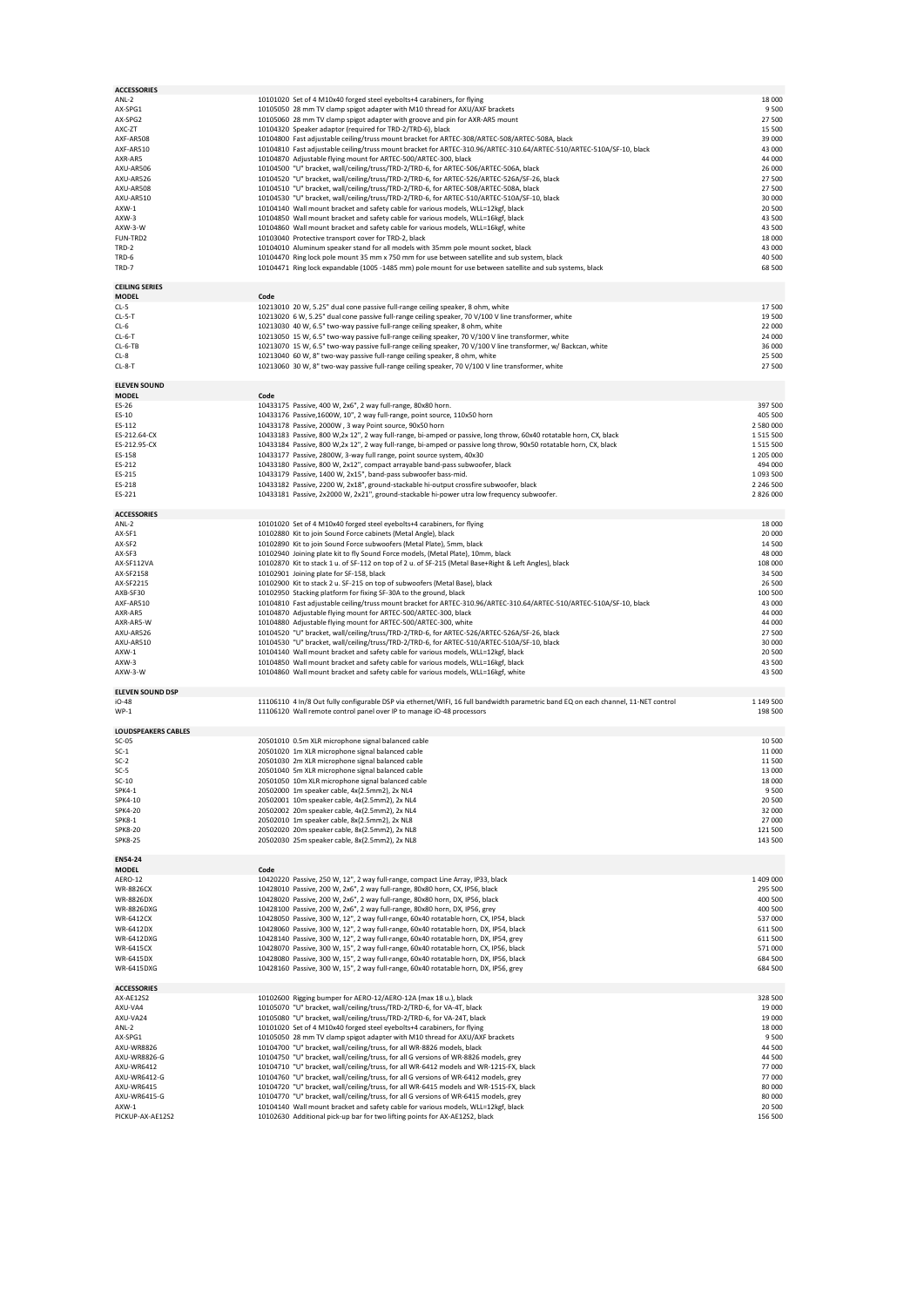| <b>MODEL</b><br>EVENT-26A             | Code<br>10435010 Powered, 400 W, 2x 6", 2 way full-range, compact Line Array, black                                                                                                                                                                   |                        |
|---------------------------------------|-------------------------------------------------------------------------------------------------------------------------------------------------------------------------------------------------------------------------------------------------------|------------------------|
| EVENT-208A-115                        | 10429020 Powered, 180 W (LF)+180 W (MF)+180 W (HF), 2x8", 3 way full-range, compact Line Array, 115 V, black                                                                                                                                          | 536 000<br>742 500     |
| EVENT-208A-230                        | 10429010 Powered, 180 W (LF)+180 W (MF)+180 W (HF), 2x8", 3 way full-range, compact Line Array, 230 V, black                                                                                                                                          | 742 500                |
| EVENT-210A-115                        | 10429040 Powered, 180 W (LF)+180 W (MF)+180 W (HF), 2x10", 3 way full-range, compact Line Array, 115 V, black                                                                                                                                         | 968 500                |
| EVENT-210A-230                        | 10429030 Powered, 180 W (LF)+180 W (MF)+180 W (HF), 2x10", 3 way full-range, compact Line Array, 230 V, black                                                                                                                                         | 968 500                |
| EVENT-212A                            | 10429230 Powered, 500 W (LF)+500 W (MF)+500 W (HF), 2x12", 3 way full-range, Line Array, black                                                                                                                                                        | 1 530 500              |
| EVENT-212.120A                        | 10429232 Powered, 500 W (LF)+500 W (MF)+500 W (HF), 2x12", 3 way full-range, Line Array, 120∞ horizontal dispersion, black                                                                                                                            | 1 530 500              |
| EVENT-115A<br>EVENT-121A              | 10435050 Powered, 600 W, 15", arrayable bass-reflex subwoofer, black<br>10429240 Powered, 1600 W, 21", horn-bass extended subwoofer, black                                                                                                            | 649 500<br>1 530 500   |
| EVENT-218A                            | 10429060 Powered, 1800 W, 2x18", ground-stackable long excursion bass-reflex subwoofer, black                                                                                                                                                         | 1 3 1 8 5 0 0          |
| EVENT-M210A-115                       | 10429220 Powered, 500 W, 2x10", 2 way full-range, stage monitor, 60x50 horn, 115 V, black                                                                                                                                                             | 751 000                |
| EVENT-M210A-230                       | 10429210 Powered, 500 W, 2x10", 2 way full-range, stage monitor, 60x50 horn, 230 V, black                                                                                                                                                             | 751 000                |
| <b>ACCESSORIES</b>                    |                                                                                                                                                                                                                                                       |                        |
| AX-COMBOEV1208                        | 10102784 Rigging adapter to combine EVENT-212A/EVENT-212.120A with EVENT-208A, black                                                                                                                                                                  | 226 500                |
| AX-COMBOEV1210                        | 10102786 Rigging adapter to combine EVENT-212A/EVENT-212.120A with EVENT-210A, black                                                                                                                                                                  | 229 500                |
| AX-EV26                               | 10102365 Rigging bumper for EVENT-26A (max 16 u.), black                                                                                                                                                                                              | 134 500                |
| <b>AX-EV208</b>                       | 10102720 Rigging bumper for EVENT-208A (max 16 u.), black                                                                                                                                                                                             | 305 500                |
| AX-EV210<br>AX-EV212                  | 10102730 Rigging bumper for EVENT-210A (max 16 u.), black<br>10102734 Rigging bumper for EVENT-212A (max 16 u.), black                                                                                                                                | 309 000<br>419 000     |
| AXC-ZT                                | 10104320 Speaker adaptor (required for TRD-2/TRD-6), black                                                                                                                                                                                            | 15 500                 |
| AXS-EV26                              | 10102366 Stacking bracket for EVENT-26A (max 4 u. when stacked on any sub), black                                                                                                                                                                     | 52 000                 |
| AXS-EV208                             | 10102750 Stacking bracket for EVENT-208A (max 4 u./max 1 u. using TRD-6/TRD-2), black                                                                                                                                                                 | 126 500                |
| AXS-EV210                             | 10102760 Stacking bracket for EVENT-210A (max 4 u./max 1 u. using TRD-6/TRD-2), black                                                                                                                                                                 | 127 500                |
| AXS-EV212                             | 10102761 Stacking bracket for EVENT-212A/EVENT-212.120A systems above EVENT-218A or on the ground, black                                                                                                                                              | 155 000                |
| FUN-TRD2<br><b>FUN-4-EV26</b>         | 10103040 Protective transport cover for TRD-2, black<br>10103785 Protective transport cover for 4 u. EVENT-26A on PL-EV26S, black                                                                                                                     | 18 000<br>81 000       |
| <b>FUN-6-EV26</b>                     | 10103784 Protective transport cover for 6 u. EVENT-26A on PL-EV26S, black                                                                                                                                                                             | 108 500                |
| FUN-2-EV115                           | 10103786 Protective transport cover for 2 u. EVENT-S115A on PL-ICS15S, black                                                                                                                                                                          | 97 500                 |
| FUN-2-EV218                           | 10103670 Protective transport cover for 2 u. EVENT218A on PL-EV218S, black                                                                                                                                                                            | 188 000                |
| FUN-2-EV121                           | 10103632 Protective transport cover for 2 u. EVENT-121A on PL-EV121S, black                                                                                                                                                                           | 182 000                |
| <b>FUN-4-EV208</b>                    | 10103650 Protective transport cover for 4 u. EVENT-208A on PL-EV208S, black                                                                                                                                                                           | 133 000                |
| FUN-4-EV210<br><b>FUN-4-EV212</b>     | 10103660 Protective transport cover for 4 u. EVENT-210A on PL-EV210S, black<br>10103662 Protective transport cover for 4 u. EVENT-212A on PL-EV212S, black                                                                                            | 137 000<br>163 500     |
| JP-EV26                               | 10102979 Joining plate for array assembling EVENT-26A/EVENT-S115A, black                                                                                                                                                                              | 52 000                 |
| PICKUP-AX-EV208                       | 10102770 Additional pick-up bar for two lifting points for AX-EV208, black                                                                                                                                                                            | 179 500                |
| PICKUP-AX-EV210                       | 10102780 Additional pick-up bar for two lifting points for AX-EV210, black                                                                                                                                                                            | 180 500                |
| PICKUP-AX-EV212                       | 10102782 Additional pick-up bar for two lifting points for AX-EV212, black                                                                                                                                                                            | 225 500                |
| <b>PIN-6</b>                          | 30002878 Lock Pin Ø:6 mm L:23 mm, black                                                                                                                                                                                                               | 10 500                 |
| PIN-6-W<br>PIN-8                      | 30005381 Lock Pin Ø:6 mm L:23 mm, white                                                                                                                                                                                                               | 10 500<br>11 000       |
| <b>PIN-8-W</b>                        | 30002877 Lock Pin Ø:8 mm L:30 mm, black<br>30005382 Lock Pin Ø:8 mm L:30 mm, white                                                                                                                                                                    | 11 000                 |
| PL-EV26S                              | 10113280 Steel transport dolly for EVENT-26A (max 4 u.), black                                                                                                                                                                                        | 271 000                |
| <b>PL-EV208S</b>                      | 10113170 Steel transport dolly for EVENT-208A (max 4 u.), black                                                                                                                                                                                       | 203 500                |
| <b>PL-EV210S</b>                      | 10113180 Steel transport dolly for EVENT-210A (max 4 u.), black                                                                                                                                                                                       | 212 000                |
| <b>PL-EV212S</b>                      | 10113183 Steel transport dolly for EVENT-212A/EVENT-212.120A (max 4 u.), black                                                                                                                                                                        | 240 500                |
| <b>PL-EV115S</b><br><b>PL-EV218S</b>  | 10113290 Wooden transport dolly for EVENT-115A (max 2 u.), black<br>10113190 Wooden transport dolly for EVENT-218A (max 3 u.), black                                                                                                                  | 170 500<br>200 500     |
| <b>PL-EV121S</b>                      | 10113192 Wooden transport dolly for EVENT-121A (max 3 u.), black                                                                                                                                                                                      | 186 000                |
| TRD-2                                 | 10104010 Aluminum speaker stand for all models with 35mm pole mount socket, black                                                                                                                                                                     | 43 000                 |
| TRD-6                                 | 10104470 Ring lock pole mount 35 mm x 750 mm for use between satellite and sub system, black                                                                                                                                                          | 40 500                 |
| TRD-7                                 | 10104471 Ring lock expandable (1005 -1485 mm) pole mount for use between satellite and sub systems, black                                                                                                                                             | 68 500                 |
| <b>CABLES</b>                         |                                                                                                                                                                                                                                                       |                        |
|                                       |                                                                                                                                                                                                                                                       |                        |
| $SC-1$                                | 20501020 1m XLR microphone signal balanced cable                                                                                                                                                                                                      | 11 000                 |
| $SC-10$                               | 20501050 10m XLR microphone signal balanced cable                                                                                                                                                                                                     | 18 000                 |
| PWCONLINK-09                          | 20502210 0.9m powerCON NAC3FCB cable                                                                                                                                                                                                                  | 13 000                 |
| <b>HQ SERIES</b>                      |                                                                                                                                                                                                                                                       |                        |
| <b>MODEL</b>                          | Code                                                                                                                                                                                                                                                  |                        |
| HQ-112.43-CX                          | 10432080 Passive, 400 W, 12", 2 way full-range, bi-amped or passive, long throw mid-high, 40x30 rotatable horn, CX, black                                                                                                                             | 1 608 500              |
| HQ-112.43-DX                          | 10432010 Passive, 400 W, 12", 2 way full-range, bi-amped or passive, long throw mid-high, 40x30 rotatable horn, DX, black                                                                                                                             | 2 014 500              |
| HQ-112.64-CX                          | 10432090 Passive, 400 W, 12", 2 way full-range, bi-amped or passive, long throw mid-high, 60x40 rotatable horn, CX, black                                                                                                                             | 1561000<br>1951000     |
| HQ-112.64-DX<br>HQ-112.95-CX          | 10432020 Passive, 400 W, 12", 2 way full-range, bi-amped or passive, long throw mid-high, 60x40 rotatable horn, DX, black<br>10432100 Passive, 400 W, 12", 2 way full-range, bi-amped or passive long throw mid-high, 90x50 rotatable horn, CX, black | 1561000                |
| HQ-112.95-DX                          | 10432030 Passive, 400 W, 12", 2 way full-range, bi-amped or passive long throw mid-high, 90x50 rotatable horn, DX, black                                                                                                                              | 1951000                |
| HQ-212.64-CX                          | 10432180 Passive, 800 W,2x 12", 2 way full-range, bi-amped or passive, long throw, 60x40 rotatable horn, CX, black                                                                                                                                    | 1 333 000              |
| HQ-212.64-DX                          | 10432175 Passive, 800 W,2x 12", 2 way full-range, bi-amped or passive, long throw, 60x40 rotatable horn, DX, black                                                                                                                                    | 1 442 500              |
| HO-212.95-CX                          | 10432181 Passive, 800 W,2x 12", 2 way full-range, bi-amped or passive long throw, 90x50 rotatable horn, CX, black                                                                                                                                     | 1 333 000              |
| HQ-212.95DX<br>HQ-218-CX              | 10432176 Passive, 800 W,2x 12", 2 way full-range, bi-amped or passive long throw, 90x50 rotatable horn, DX, black<br>10432110 Passive, 2000 W, 2x18", ground-stackable long excursion bass-reflex subwoofer, CX, black                                | 1 442 500<br>1 055 000 |
| HQ-218-DX                             | 10432040 Passive, 2000 W, 2x18", ground-stackable long excursion bass-reflex subwoofer, DX, black                                                                                                                                                     | 1 3 1 8 5 0 0          |
|                                       |                                                                                                                                                                                                                                                       |                        |
| <b>ACCESSORIES</b>                    |                                                                                                                                                                                                                                                       |                        |
| ANL-2<br>AX-HQ-X12                    | 10101020 Set of 4 M10x40 forged steel eyebolts+4 carabiners, for flying                                                                                                                                                                               | 18 000                 |
| AXU-HQ212                             | 10107001 Rigging bumper for HQ-112/HQ-212 (WLL=450kg), black<br>10105144 "U" bracket, wall/ceiling/truss/tripod, for HQ-212.64/HQ-212.95, black                                                                                                       | 66 500<br>321 000      |
| JP-HQ-212                             | 10107002 Joining plate for array assembling HQ-212 (WL=360kg), black                                                                                                                                                                                  | 210 000                |
| JP-HQ-112                             | 10107003 Joining plate for array assembling HQ-112 (WL=430kg), black                                                                                                                                                                                  | 151 000                |
| UFB                                   | 10105040 Universal Fly Bar, black, 16.5 kg (36.3 lb)                                                                                                                                                                                                  | 141 000                |
|                                       |                                                                                                                                                                                                                                                       |                        |
|                                       |                                                                                                                                                                                                                                                       |                        |
| <b>QUANTUM SERIES</b><br><b>MODEL</b> |                                                                                                                                                                                                                                                       |                        |
| $Q-3-T$                               | Code<br>10434040 Passive, 20 W, 3", full-range, Aluminum enclosure, 70 V/100 V line transformer, black                                                                                                                                                | 69 500                 |
| $Q-3-TW$                              | 10434010 Passive, 20 W, 3", full-range, Aluminum enclosure, 70 V/100 V line transformer, white                                                                                                                                                        | 69 500                 |
| Q-23-T                                | 10434050 Passive, 40 W, 2x3", full-range, Aluminum enclosure, 70 V/100 V line transformer, black                                                                                                                                                      | 96 500                 |
| Q-23-TW                               | 10434020 Passive, 40 W, 2x3", full-range, Aluminum enclosure, 70 V/100 V line transformer, white                                                                                                                                                      | 96 500                 |
| Q-43-T                                | 10434060 Passive, 80 W, 4x3", full-range, Aluminum enclosure, 70 V/100 V line transformer, black                                                                                                                                                      | 160 500                |
| Q-43-TW                               | 10434030 Passive, 80 W, 4x3", full-range, Aluminum enclosure, 70 V/100 V line transformer, white                                                                                                                                                      | 160 500                |
| $Q-10$<br>$Q-10-W$                    | 10434079 Passive, 250 W, 10", bass-reflex subwoofer, black<br>10434084 Passive, 250 W, 10", bass-reflex subwoofer, white                                                                                                                              | 181 000<br>181 000     |
| Q-10A                                 | 10434087 Powered, 250W, 10", bass-refl x subwoofer, black.                                                                                                                                                                                            | 349 500                |
| Q-10A-W                               | 10434088 Powered, 250W, 10", bass-refl x subwoofer, white.                                                                                                                                                                                            | 349 500                |
| Q-83-T                                | 10434068 Passive, 160 W, 8x3", full-range, Aluminum enclosure, 70 V/100 V line transformer, black.                                                                                                                                                    | 319 500                |
| Q-83-TW<br>Q-83-TC                    | 10434069 Passive, 160 W, 8x3", full-range, Aluminum enclosure, 70 V/100 V line transformer, white.                                                                                                                                                    | 319 500                |
| $Q - 8$                               | 10434070 Passive, 160 W, 8x3", full-range, Aluminum enclosure, 70 V/100 V line transformer, customizable color.<br>10434075 Passive, 200 W, 8", bass-refl x subwoofer, black.                                                                         | 351 500<br>173 000     |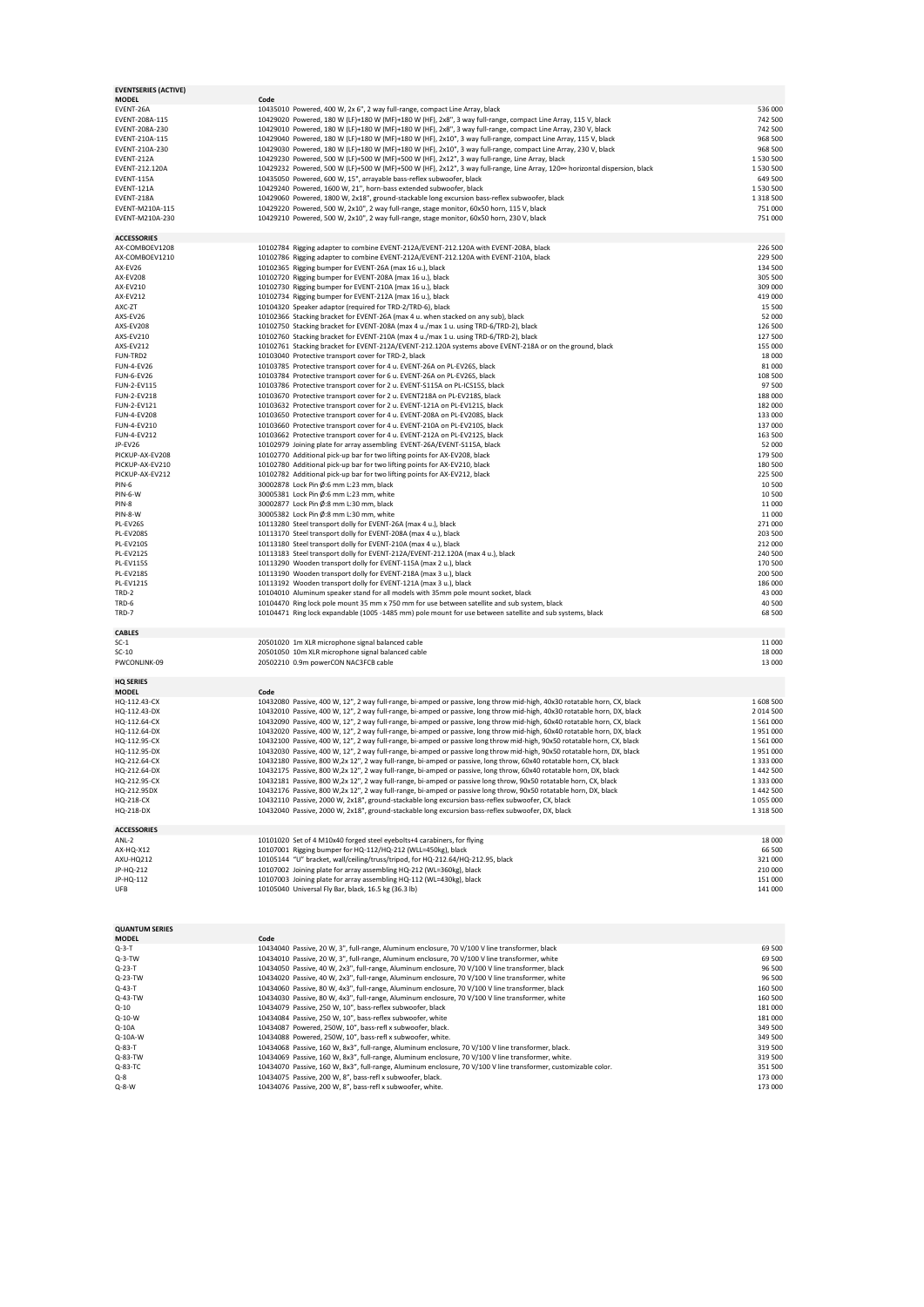| <b>ACCESSORIES</b>                         |                                                                                                                                                                                                                                     |                        |
|--------------------------------------------|-------------------------------------------------------------------------------------------------------------------------------------------------------------------------------------------------------------------------------------|------------------------|
| AXW-4<br>AXW-5                             | 10104175 Wall mount bracket with vertical and horizontal angle adjustment for various models, WLL=6kgf, black<br>10104176 Wall mount bracket with a fixed 15 <sup>oo</sup> vertical angle for various models, WLL=6kgf, black       | 13 000<br>10 000       |
| AXS-Q                                      | 10104178 Stacking bracket for Q-23-T, black                                                                                                                                                                                         | 8500                   |
| JP-Q                                       | 10102973 Joining piece for stacking/array assembling Quantum series,                                                                                                                                                                | 9 0 0 0                |
| JP-Q-W                                     | 10102974 Joining piece for stacking/array assembling Quantum series, white                                                                                                                                                          | 9 0 0 0                |
| KIT-IP-QUANTUM                             | 10434090 IP66 kit for Q-3-T, Q-23-T, Q-43-T                                                                                                                                                                                         | 5 0 0 0                |
| KIT-IP-OUANTUM-W                           | 10434091 IP54 kit for Q-3-T-W, Q-23-T-W, Q-43-T-W, white                                                                                                                                                                            | 5 0 0 0                |
| AXU-Q10                                    | 10104177 "U" bracket, wall/ceiling/truss for Q-10, black.                                                                                                                                                                           | 91 500                 |
| AXU-Q10-W                                  | 10104179 "U" bracket, wall/ceiling/truss for Q-10, white.                                                                                                                                                                           | 91 500                 |
| <b>ROAD SERIES (ACTIVE)</b>                |                                                                                                                                                                                                                                     |                        |
| <b>MODEL</b>                               | Code                                                                                                                                                                                                                                |                        |
| ROAD-12ALT-115                             | 10418620 Powered, 770 W, 12", 2 way full-range, stage monitor, rotatable horn 60x40, Left, 115 V, black                                                                                                                             | 993 000                |
| ROAD-12ART-115<br>ROAD-12ALT-230           | 10418610 Powered, 770 W, 12", 2 way full-range, stage monitor, rotatable horn 60x40, Right, 115 V, black                                                                                                                            | 993 000                |
| ROAD-12ART-230                             | 10418605 Powered, 770 W, 12", 2 way full-range, stage monitor, rotatable horn 60x40, Left, 230 V, black                                                                                                                             | 993 000<br>993 000     |
| ROAD-12ALT-NET115                          | 10418600 Powered, 770 W, 12", 2 way full-range, stage monitor, rotatable horn 60x40, Right, 230 V, black<br>10418720 Powered, 770 W, 12", 2 way full-range, stage monitor, rotatable horn 60x40, Left, DASnet, 115 V, black         | 1072000                |
| ROAD-12ART-NET115                          | 10418710 Powered, 770 W, 12", 2 way full-range, stage monitor, rotatable horn 60x40, Right, DASnet, 115 V, black                                                                                                                    | 1072000                |
| ROAD-12ALT-NET230                          | 10418700 Powered, 770 W, 12", 2 way full-range, stage monitor, rotatable horn 60x40, Left, DASnet, 230 V, black                                                                                                                     | 1072000                |
| ROAD-12ART-NET230                          | 10418690 Powered, 770 W, 12", 2 way full-range, stage monitor, rotatable horn 60x40, Right, DASnet, 230 V, black                                                                                                                    | 1072000                |
| ROAD-15ALT-115                             | 10418680 Powered, 770 W, 15", 2 way full-range, stage monitor, rotatable horn 60x40, Left, 115 V, black                                                                                                                             | 1 042 500              |
| ROAD-15ART-115                             | 10418670 Powered, 770 W, 15", 2 way full-range, stage monitor, rotatable horn 60x40, Right, 115 V, black                                                                                                                            | 1 042 500              |
| ROAD-15ALT-230                             | 10418660 Powered, 770 W, 15", 2 way full-range, stage monitor, rotatable horn 60x40, Left, 230 V, black                                                                                                                             | 1 042 500              |
| ROAD-15ART-230                             | 10418650 Powered, 770 W, 15", 2 way full-range, stage monitor, rotatable horn 60x40, Right, 230 V, black                                                                                                                            | 1 042 500              |
| ROAD-15ALT-NET115                          | 10418760 Powered, 770 W, 15", 2 way full-range, stage monitor, rotatable horn 60x40, Left, DASnet, 115 V, black                                                                                                                     | 1 122 000              |
| ROAD-15ART-NET115<br>ROAD-15ALT-NET230     | 10418750 Powered, 770 W, 15", 2 way full-range, stage monitor, rotatable horn 60x40, Right, DASnet, 115 V, black                                                                                                                    | 1 122 000<br>1 122 000 |
| ROAD-15ART-NET230                          | 10418740 Powered, 770 W, 15", 2 way full-range, stage monitor, rotatable horn 60x40, Left, DASnet, 230 V, black<br>10418730 Powered, 770 W, 15", 2 way full-range, stage monitor, rotatable horn 60x40, Right, DASnet, 230 V, black | 1 122 000              |
|                                            |                                                                                                                                                                                                                                     |                        |
| <b>ACCESSORIES</b><br>FUN-TRD2             | 10103040 Protective transport cover for TRD-2, black                                                                                                                                                                                | 18 000                 |
| FC-RD12A                                   | 10116070 Flight Case for ROAD-12A models (max 2 u.), black                                                                                                                                                                          | 329 000                |
| FC-RD15A                                   | 10116060 Flight Case for ROAD-15A models (max 2 u.), black                                                                                                                                                                          | 329 000                |
| TRD-2                                      | 10104010 Aluminum speaker stand for all models with 35mm pole mount socket, black                                                                                                                                                   | 43 000                 |
| TRD-6                                      | 10104470 Ring lock pole mount 35 mm x 750 mm for use between satellite and sub system, black                                                                                                                                        | 40 500                 |
| TRD-7                                      | 10104471 Ring lock expandable (1005 -1485 mm) pole mount for use between satellite and sub systems, black                                                                                                                           | 68 500                 |
| <b>DASNET ACCESSORIES</b>                  |                                                                                                                                                                                                                                     |                        |
| DASNET-MATRIX99                            | 20503150 PATCHbay for DASnet Systems, etherCon outputs (data+audio) 9 In/9 Out                                                                                                                                                      | 385 000                |
| DASNET-MATRIX99-ETH                        | 20503112 PATCHbay for DASnet Systems, etherCon outputs (data+audio) 9 In/9 Out, Ethernet                                                                                                                                            | 443 000                |
| DASNET-PATCH-26                            | 20503030 PATCHbay for DASnet Systems etherCon outputs (data+audio) 2 In/6 Out                                                                                                                                                       | 180 500                |
| DASNET-PATCH-48                            | 20503040 PATCHbay for DASnet Systems, etherCon outputs (data+audio) 4 In/8 Out                                                                                                                                                      | 232 500                |
| DASNET-PATCH-PW-9                          | 20503155 Power PATCH for DASnet Systems, 9 x powerCON TRUE 1 (black-yellow) output                                                                                                                                                  | 204 000                |
| DASNET-PATCH-PWCON-230                     | 20503050 Power PATCH for DASnet systems, 6 x NAC3MPB powerCON outputs, 230 V                                                                                                                                                        | 88 500                 |
| DASNET-RACK-26                             | 20503070 Rack 1xDASNET-PATCH-26+1xDASNET-PATCH-PWCON+1xDISTRO-RACKNET                                                                                                                                                               | 1 348 000              |
| DASNET-RACK-48                             | 20503080 Rack 1xDASNET-PATCH-48+1xDASNET-PATCH-PWCON+1xDISTRO-RACKNET                                                                                                                                                               | 1 400 000              |
| DASNET-RACK99-230<br>DASNET-RACK99-230-ETH | 20503110 Rack 1xDASNET-MATRIX99+1xDASNET-PATCH-POWER-9+1xDISTRO-RACKNET-32-9<br>20503111 Rack 1xDASNET-MATRIX99-ETH+1xDASNET-PATCH-POWER-9+1xDISTRO-RACKNET-32-9                                                                    | 1835000<br>1940 500    |
|                                            |                                                                                                                                                                                                                                     |                        |
|                                            |                                                                                                                                                                                                                                     |                        |
| DASNET-SPLITTER                            | 20503060 DASnet Splitter 1 In/3 Out for Audio+Data+Power, powerCON NAC3MPB                                                                                                                                                          | 84 500                 |
| DASNET-SPLITTER-TR1<br>DISTRO-RACKNET      | 20503100 DASnet Splitter 1 In/3 Out for Audio+Data+Power, powerCON TRUE 1<br>30008273 19" 32A Power Distro+6 Shucko 16A                                                                                                             | 98 500<br>656 500      |
| DISTRO-RACKNET-32-9                        | 30006677 19" 32A Power Distro+9 Shucko 16A                                                                                                                                                                                          | 656 500                |
| RACK-10                                    | 30005363 Rack DAS Touring 10U                                                                                                                                                                                                       | 387 500                |
| <b>USB-485</b>                             | 20502310 KK Systems USB to RS-485 converter                                                                                                                                                                                         | 107 000                |
| <b>LOUDSPEAKERS CABLES</b>                 |                                                                                                                                                                                                                                     |                        |
| EC-09                                      | 20502110 0.9m CAT5e etherCON (data+audio) DASnet cable                                                                                                                                                                              | 21 500                 |
| $EC-2$                                     | 20502120 2m CAT5e etherCON (data+audio) DASnet cable                                                                                                                                                                                | 23 000                 |
| EC-20                                      | 20502130 20m CAT7 etherCON (data+audio) DASnet cable                                                                                                                                                                                | 183 500                |
| ECP-3                                      | 20502060 3m Hybrid CAT7 etherCON (data+audio)+powerCON, DASnet cable                                                                                                                                                                | 78 000                 |
| <b>ECP-20</b>                              | 20502080 20m Hybrid CAT7 etherCON (data+audio)+powerCON, DASnet cable                                                                                                                                                               | 216 500                |
| <b>ECP-30</b><br>ECPK-1                    | 20502070 30m Hybrid CAT7 etherCON (data+audio)+powerCON, DASnet cable<br>20502090 1m Hybrid CAT7 etherCON (data+audio)+powerCON TRUE 1, DASnet cable                                                                                | 288 500<br>51 000      |
| ECPK-5                                     | 20502100 5m Hybrid CAT7 etherCON (data+audio)+powerCON TRUE 1, DASnet cable                                                                                                                                                         | 91 500                 |
| ECPK-20                                    | 20502180 20m Hybrid CAT7 etherCON (data+audio)+powerCON TRUE 1, DASnet cable                                                                                                                                                        | 221 500                |
| <b>PLINK1-09</b>                           | 20502150 0.9m powerCON TRUE1 cable                                                                                                                                                                                                  | 13 000                 |
| $SC-05$                                    | 20501010 0.5m XLR microphone signal balanced cable                                                                                                                                                                                  | 10 500                 |
| $SC-1$                                     | 20501020 1m XLR microphone signal balanced cable                                                                                                                                                                                    | 11 000                 |
| $SC-2$                                     | 20501030 2m XLR microphone signal balanced cable                                                                                                                                                                                    | 11500                  |
| $SC-5$                                     | 20501040 5m XLR microphone signal balanced cable<br>20501050 10m XLR microphone signal balanced cable                                                                                                                               | 13 000                 |
| $SC-10$<br><b>SPK8-1</b>                   | 20502010 1m speaker cable, 8x(2.5mm2), 2x NL8                                                                                                                                                                                       | 18 000<br>27 000       |
| <b>SPK8-20</b>                             | 20502020 20m speaker cable, 8x(2.5mm2), 2x NL8                                                                                                                                                                                      | 121 500                |
| <b>SPK8-25</b>                             | 20502030 25m speaker cable, 8x(2.5mm2), 2x NL8                                                                                                                                                                                      | 143 500                |
| <b>SPECIAL APPLICATIONS</b>                |                                                                                                                                                                                                                                     |                        |
| <b>MODEL</b>                               | Code                                                                                                                                                                                                                                |                        |
| <b>BIDRIVER-PLUS</b>                       | 10413020 Passive, 300 W, 10", long-throw mid-high coaxial speaker with 2" HF Exit, black                                                                                                                                            | 627 500                |
| BIDRIVER-PLUS-T                            | 10413030 Passive, 150 W, 10", long-throw mid-high coaxial speaker with 2" HF Exit, 70 V/100 V line transformer, black                                                                                                               | 659 000                |
| FACTOR-8                                   | 10404090 Passive, 100 W, 8", 2 way full-range, polypropylene enclosure, black                                                                                                                                                       | 94 000                 |
| FACTOR-8-T                                 | 10404100 Passive, 100 W, 8", 2 way full-range, polypropylene enclosure, 70 V/100 V line transformer, black                                                                                                                          | 104 500                |
| OVI-12                                     | 10404710 Passive, 300 W, 12", coaxial 2 way full-range, polypropylene enclosure, black                                                                                                                                              | 182 000                |
| OVI-12-IP54<br>OVI-12-T                    | 10404795 Passive, 300 W, 12", coaxial 2 way full-range, polypropylene enclosure IP54, black<br>10404730 Passive, 300 W, 12", coaxial 2 way full-range, polypropylene enclosure, 70 V/100 V line transformer, black                  | 202 500<br>208 000     |
| OVI-12-W                                   | 10404720 Passive, 300 W, 12", coaxial 2 way full-range, polypropylene enclosure, white                                                                                                                                              | 182 000                |
| OVI-12-W-IP54                              | 10404796 Passive, 300 W, 12", coaxial 2 way full-range, polypropylene enclosure IP54, white                                                                                                                                         | 202 500                |
|                                            |                                                                                                                                                                                                                                     |                        |
| <b>ACCESSORIES</b><br>AXW-1                | 10104140 Wall mount bracket and safety cable for various models, WLL=12kgf, black                                                                                                                                                   | 20 500                 |
| AXC-OVI12-60                               | 10105123 Ceiling tile panel adapter (Metric - 600x600mm) for OVI-12, black                                                                                                                                                          | 33 000                 |
| AXC-OVI12-60W                              | 10105130 Ceiling tile panel adapter (Metric - 600x600mm) for OVI-12-W, black                                                                                                                                                        | 33 000                 |
| AXC-OVI12-120                              | 10105125 Ceiling tile panel adapter (Metric - 600x1200mm) for OVI-12, black                                                                                                                                                         | 54 000                 |
| AXC-OVI12-120W                             | 10105131 Ceiling tile panel adapter (Metric - 600x1200mm) for OVI-12-W, black                                                                                                                                                       | 54 000                 |
| AXC-OVI12-2FT                              | 10105126 Ceiling tile panel adapter (US - 2x2 ft) for OVI-12, black                                                                                                                                                                 | 33 000                 |
| AXC-OVI12-4FT                              | 10105127 Ceiling tile panel adapter (US - 2x4 ft) for OVI-12, black                                                                                                                                                                 | 54 000                 |
| AXW-OVI12<br>AXW-OVI12-W                   | 10105121 Wall mount bracket for OVI-12, black<br>10105122 Wall mount bracket for OVI-12-W, white                                                                                                                                    | 64 500<br>64 500       |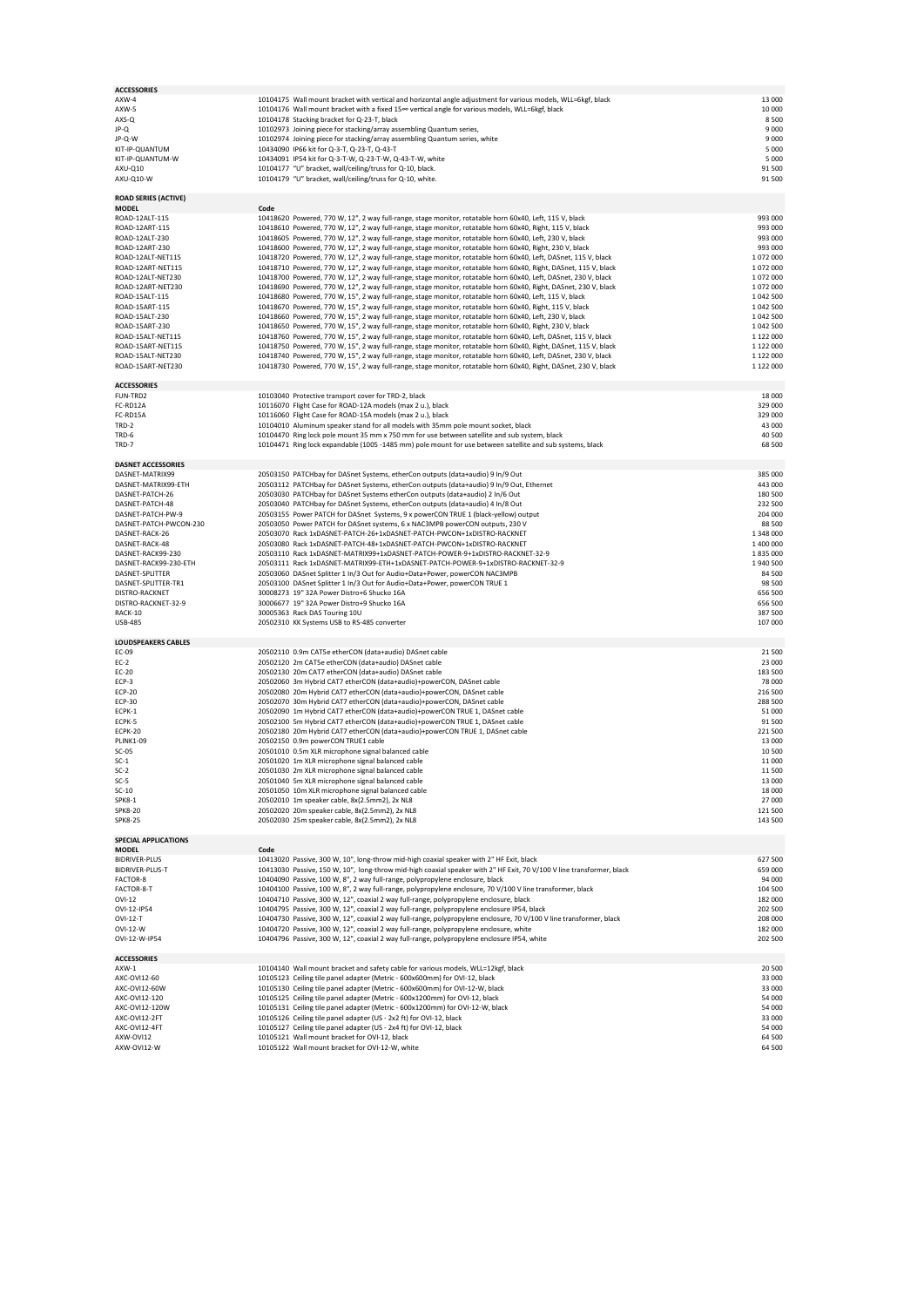| <b>VANTEC SERIES</b><br><b>MODEL</b>   | Code                                                                                                                                                                                                                                                     |                            |
|----------------------------------------|----------------------------------------------------------------------------------------------------------------------------------------------------------------------------------------------------------------------------------------------------------|----------------------------|
| <b>VANTEC SERIES PASSIVE</b>           |                                                                                                                                                                                                                                                          |                            |
| VANTEC-12                              | 10431090 Passive, 500 W, 12", 2 way full-range, 90x50 horn, black                                                                                                                                                                                        | 306 500                    |
| VANTEC-15<br>VANTEC-215                | 10431060 Passive, 500 W, 15", 2 way full-range, 90x50 horn, black<br>10431030 Passive, 1000 W, 2x15", 2 way full-range, 90x50 horn, black                                                                                                                | 338 000<br>465 000         |
| VANTEC-18                              | 10431110 Passive, 1000 W, 18", ground-stackable long excursion bass-reflex subwoofer, black                                                                                                                                                              | 428 500                    |
| VANTEC-218                             | 10431130 Passive, 2000 W, 2x18", ground-stackable long excursion bass-reflex subwoofer, black                                                                                                                                                            | 626 500                    |
|                                        |                                                                                                                                                                                                                                                          |                            |
| <b>VANTEC SERIES ACTIVE</b>            |                                                                                                                                                                                                                                                          |                            |
| VANTEC-12A<br>VANTEC-15A               | 10431070 Powered, 750 W, 12", 2 way full-range, 90x50 horn, LCD control interface+wireless, black<br>10431040 Powered, 750 W, 15", 2 way full-range, 90x50 horn, LCD control interface+wireless, black                                                   | 495,000<br>551 500         |
| VANTEC-20A                             | 10431095 Powered, 500 W (LF)+250 W (HF), 12", 2 way full-range, Curved Source, 90x15 horn, LCD control interface+wireless, black                                                                                                                         | 920 500                    |
| VANTEC-215A                            | 10431010 Powered, 1125 W, 2x15", 3 way full-range, 90x50 horn, LCD control interface+wireless, black                                                                                                                                                     | 711 500                    |
| VANTEC-18A                             | 10431100 Powered, 1000 W, 18", compact long excursion bass-reflexsubwoofer, black                                                                                                                                                                        | 616 500                    |
| VANTEC-118A                            | 10431140 Powered, 1000 W, 18", long excursion bass-reflexsubwoofer, black                                                                                                                                                                                | 920 500                    |
| VANTEC-218A                            | 10431120 Powered, 2000 W, 2x18", ground-stackable long excursion bass-reflexsubwoofer, black                                                                                                                                                             | 1054000                    |
| <b>ACCESSORIES</b>                     |                                                                                                                                                                                                                                                          |                            |
| ANL-2                                  | 10101020 Set of 4 M10x40 forged steel eyebolts+4 carabiners, for flying                                                                                                                                                                                  | 18 000                     |
| AX-VT20                                | 10102852 Rigging bumper for VANTEC-20A (max 5 u.), black                                                                                                                                                                                                 | 90 500                     |
| FUN-TRD2                               | 10103040 Protective transport cover for TRD-2, black                                                                                                                                                                                                     | 18 000                     |
| FUN-VT12<br>FUN-VT15                   | 10103710 Protective transport cover for 1 u. VANTEC-12/VANTEC-12A, black<br>10103720 Protective transport cover for 1 u. VANTEC-15/VANTEC-15A, black                                                                                                     | 29 500<br>34 000           |
| <b>FUN-VT215</b>                       | 10103730 Protective transport cover for 1 u. VANTEC-215/VANTEC-215A, black                                                                                                                                                                               | 46 000                     |
| FUN-VT18                               | 10103740 Protective transport cover for 1 u. VANTEC-18/VANTEC-18A, black                                                                                                                                                                                 | 41 000                     |
| <b>FUN-VT218</b>                       | 10103741 Protective transport cover for 1 u. VANTEC-218/VANTEC-218A, black                                                                                                                                                                               | 60 000                     |
| <b>PL-VT118S</b>                       | 10113270 Wooden transport dolly for VANTEC-118A (max 2 u.), black                                                                                                                                                                                        | 163 500                    |
| PL-VT20S<br>TRD-2                      | 10113260 Steel transport dolly for VANTEC-20A (max 4 u.), black<br>10104010 Aluminum speaker stand for all models with 35mm pole mount socket, black                                                                                                     | 157 000<br>43 000          |
| TRD-6                                  | 10104470 Ring lock pole mount 35 mm x 750 mm for use between satellite and sub system, black                                                                                                                                                             | 40 500                     |
| TRD-7                                  | 10104471 Ring lock expandable (1005 -1485 mm) pole mount for use between satellite and sub systems, black                                                                                                                                                | 68 500                     |
|                                        |                                                                                                                                                                                                                                                          |                            |
| <b>WR SERIES</b>                       |                                                                                                                                                                                                                                                          |                            |
| <b>MODEL</b><br><b>WR-8826CX</b>       | Code<br>10428010 Passive, 200 W, 2x6", 2 way full-range, 80x80 horn, CX, IP56, black                                                                                                                                                                     | 295 500                    |
| <b>WR-8826TCX</b>                      | 10428030 Passive, 200 W, 2x 6", 2 way full-range, 80x80 horn, CX, IP56, 70 V/100 V line transformer, black                                                                                                                                               | 321 500                    |
| WR-8826DX                              | 10428020 Passive, 200 W, 2x6", 2 way full-range, 80x80 horn, DX, IP56, black                                                                                                                                                                             | 400 500                    |
| <b>WR-8826TDX</b>                      | 10428040 Passive, 200 W, 2x 6", 2 way full-range, 80x80 horn, DX, IP56, 70 V/100 V line transformer, black                                                                                                                                               | 434 500                    |
| WR-8826DXW<br><b>WR-6412CX</b>         | 10428090 Passive, 200 W, 2x6", 2 way full-range, 80x80 horn, DX, IP56, white                                                                                                                                                                             | 400 500<br>537 000         |
| <b>WR-6412DX</b>                       | 10428050 Passive, 300 W, 12", 2 way full-range, 60x40 rotatable horn, CX, IP54, black<br>10428060 Passive, 300 W, 12", 2 way full-range, 60x40 rotatable horn, DX, IP54, black                                                                           | 611 500                    |
| WR-6412DXW                             | 10428130 Passive, 300 W, 12", 2 way full-range, 60x40 rotatable horn, DX, IP54, white                                                                                                                                                                    | 611 500                    |
| <b>WR-6415CX</b>                       | 10428070 Passive, 300 W, 15", 2 way full-range, 60x40 rotatable horn, CX, IP56, black                                                                                                                                                                    | 571,000                    |
| WR-6415DX                              | 10428080 Passive, 300 W, 15", 2 way full-range, 60x40 rotatable horn, DX, IP56, black                                                                                                                                                                    | 684 500                    |
| WR-6415DXW                             | 10428150 Passive, 300 W, 15", 2 way full-range, 60x40 rotatable horn, DX, IP56, black                                                                                                                                                                    | 684 500                    |
| <b>WR-121SCX</b><br><b>WR-121SDX</b>   | 10428232 Passive, 600 W, 12", compact arrayable subwoofer, CX, IP54, black<br>10428234 Passive, 600 W, 12", compact arrayable subwoofer, DX, IP54, black                                                                                                 | 552 500<br>611 000         |
| WR-121SDXW                             | 10428233 Passive, 600 W, 12", compact arrayable subwoofer, DX, IP54, white                                                                                                                                                                               | 611 000                    |
| <b>WR-151SCX</b>                       | 10428190 Passive, 800 W, 15", compact arrayable subwoofer, CX, IP54, black                                                                                                                                                                               | 564 000                    |
| <b>WR-151SDX</b>                       | 10428200 Passive, 800 W, 15", compact arrayable subwoofer, CX, IP54, black                                                                                                                                                                               | 626 500                    |
| WR-151SDXW<br>WR-218S-DX               | 10428230 Passive, 800 W, 15", compact arrayable subwoofer, CX, IP54, black<br>10428249 Passive, 1800 W, 2x 18", ground-stackable long excursion bass-reflex subwoofer, DX, black                                                                         | 626 500<br>1 137 500       |
| WR-218S-DXW                            | 10428250 Passive, 1800 W, 2x 18", ground-stackable long excursion bass-reflex subwoofer, DX, white                                                                                                                                                       | 1 137 500                  |
| <b>WR-320DX</b>                        | 10428242 Passive, 500 W, 2x 10", 2 way full-range installation Line Array, DX, black                                                                                                                                                                     | 733 000                    |
| WR-320-DXW                             | 10428243 Passive, 500 W, 2x 10", 2 way full-range installation Line Array, DX, white                                                                                                                                                                     | 733 000                    |
| <b>WR-322SDX</b>                       | 10428247 Passive, 800 W, 2x 12", compact arrayable band-pass subwoofer, DX, black                                                                                                                                                                        | 707 500                    |
| WR-322SDXW<br>WR-9606-CX               | 10428248 Passive, 800 W, 2x 12", compact arrayable band-pass subwoofer, DX, white<br>10428263 Passive, 100 W, 6", 2 way full-range, 90x60 horn, CX, IP56, black.                                                                                         | 707 500<br>234 000         |
| WR-9606-DX                             | 10428264 Passive, 100 W, 6", 2 way full-range, 90x60 horn, DX, IP56, black.                                                                                                                                                                              | 322 500                    |
| <b>WR-9606-TCX</b>                     | 10428265 Passive, 100 W, 6", 2 way full-range, 90x60 horn, CX, IP56, 70 V/100 V line transformer, black.                                                                                                                                                 |                            |
| WR-9606-TDX                            | 10428266 Passive, 100 W, 6", 2 way full-range, 90x60 horn, DX, IP56, 70 V/100 V line transformer, black.                                                                                                                                                 | 267 000                    |
|                                        |                                                                                                                                                                                                                                                          | 355 500                    |
| WR-9606-DXW                            | 10428267 Passive, 100 W, 6", 2 way full-range, 90x60 horn, DX, IP56, white.                                                                                                                                                                              | 322 500                    |
| WR-9606-TDXW                           | 10428268 Passive, 100 W, 6", 2 way full-range, 90x60 horn, DX, IP56, 70 V/100 V line transformer, white.                                                                                                                                                 | 355 500                    |
|                                        |                                                                                                                                                                                                                                                          |                            |
| <b>ACCESSORIES</b>                     |                                                                                                                                                                                                                                                          |                            |
| ANL-2                                  | 10101020 Set of 4 M10x40 forged steel eyebolts+4 carabiners, for flying                                                                                                                                                                                  | 18 000                     |
| AX-WR300                               | 10102975 Rigging bumper for all models WR-320-FX/WR-322S-FX, black                                                                                                                                                                                       | 118 000                    |
| AX-WR300-W<br>AX-SPG1                  | 10102976 Rigging bumper for all models WR-320-DXW/WR-322S-DXW, white                                                                                                                                                                                     | 118 000<br>9500            |
| AXU-WR8826                             | 10105050 28 mm TV clamp spigot adapter with M10 thread for AXU/AXF brackets<br>10104700 "U" bracket, wall/ceiling/truss, for all WR-8826 models, black                                                                                                   | 44 500                     |
| AXU-WR8826-W                           | 10104670 "U" bracket, wall/ceiling/truss, for all W versions of WR-8826 models, white                                                                                                                                                                    | 44 500                     |
| AXW-1                                  | 10104140 Wall mount bracket and safety cable for various models, WLL=12kgf, black                                                                                                                                                                        | 20 500                     |
| AXW-1-W                                | 10104150 Wall mount bracket and safety cable for various models, WLL=12kgf, white                                                                                                                                                                        | 20 500                     |
| AXU-WR6412<br>AXU-WR6412-W             | 10104710 "U" bracket, wall/ceiling/truss, for all WR-6412 models and WR-121S-FX, black<br>10104680 "U" bracket, wall/ceiling/truss, for all W versions of WR-6412 models and WR-121S-FXW, white                                                          | 77 000<br>77 000           |
| AXU-WR6415                             | 10104720 "U" bracket, wall/ceiling/truss, for all WR-6415 models and WR-151S-FX, black                                                                                                                                                                   | 80 000                     |
| AXU-WR6415-W                           | 10104690 "U" bracket, wall/ceiling/truss, for all W versions of WR-6415 models and WR-151S-FXW, white                                                                                                                                                    | 80 000                     |
| JP-WR320                               | 10102977 Joining plate for array assembling WR-320-FX/WR-322S-FX (Included with WR-320-FX), black                                                                                                                                                        | 39 000                     |
| JP-WR320-W                             | 10102978 Joining plate for array assembling WR-320-DXW/WR-322S-DXW, (Included with WR-320-DXW), white                                                                                                                                                    |                            |
| <b>ELECTRONICS</b>                     |                                                                                                                                                                                                                                                          |                            |
| DSP SERIES - DIGITAL SIGNAL PROCESSORS |                                                                                                                                                                                                                                                          | 39 000                     |
| <b>MODEL</b>                           | Code                                                                                                                                                                                                                                                     |                            |
| <b>DSP-23</b>                          | 11106070 2 In/3 Out fully configurable DSP, 3 full bandwidth parametric band EQ on each channel                                                                                                                                                          | 161 500                    |
| DSP-226                                | 11106000 2 In/6 Out fully configurable DSP, 5 full bandwidth parametric band EQ on each channel                                                                                                                                                          | 343 000                    |
| DSP-2040                               | 11105040 2 In/4 Out fully configurable DSP, 9 full bandwidth parametric band EQ on each channel                                                                                                                                                          | 936 000                    |
| DSP-2060A<br>DSP-4080                  | 11105030 2 In/6 Out fully configurable DSP, 9 full bandwidth parametric band EQ on each channel, AudioCore/DASnet equipped<br>11105060 4 In/8 Out fully configurable DSP, 9 full bandwidth parametric band EQ on each channel, AudioCore/DASnet equipped | 1 467 500<br>2 2 3 5 5 0 0 |
|                                        |                                                                                                                                                                                                                                                          |                            |
| DX SERIES - AMPLIFIERS<br><b>MODEL</b> | Code                                                                                                                                                                                                                                                     |                            |
| DX-80-115                              | 10716330 4-channel Class D (SMPS) amplifier, 2000 W @ 4ohm, 2U DIN, 115 V                                                                                                                                                                                | 1963 500                   |
| DX-80-230                              | 10716320 4-channel Class D (SMPS) amplifier, 2000 W @ 4ohm, 2U DIN, 230 V                                                                                                                                                                                | 1963 500                   |
| DX-80I-115                             | 10716190 4-channel Class D (SMPS) amplifier with 4in / 8out DSP and DANTE inputs, 2000 W @ 4ohm, 2U DIN, 115 V                                                                                                                                           | 3 141 500                  |
| DX-80I-230                             | 10716180 4-channel Class D (SMPS) amplifier with 4in / 8out DSP and DANTE inputs, 2000 W @ 4ohm, 2U DIN, 230 V                                                                                                                                           | 3 141 500                  |
| DX-100-115<br>DX-100-230               | 10716310 4-channel Class D (SMPS) amplifier, 2800 W @ 4ohm, 2U DIN, 115 V<br>10716300 4-channel Class D (SMPS) amplifier, 2800 W @ 4ohm, 2U DIN, 230 V                                                                                                   | 2 621 500<br>2 621 500     |
| DX-100I-115<br>DX-100I-230             | 10716170 4-channel Class D (SMPS) amplifier with 4in / 8out DSP and DANTE inputs, 2800 W @ 4ohm, 2U DIN, 115 V<br>10716160 4-channel Class D (SMPS) amplifier with 4in / 8out DSP and DANTE inputs, 2800 W @ 4ohm, 2U DIN, 230 V                         | 3766000<br>3766000         |